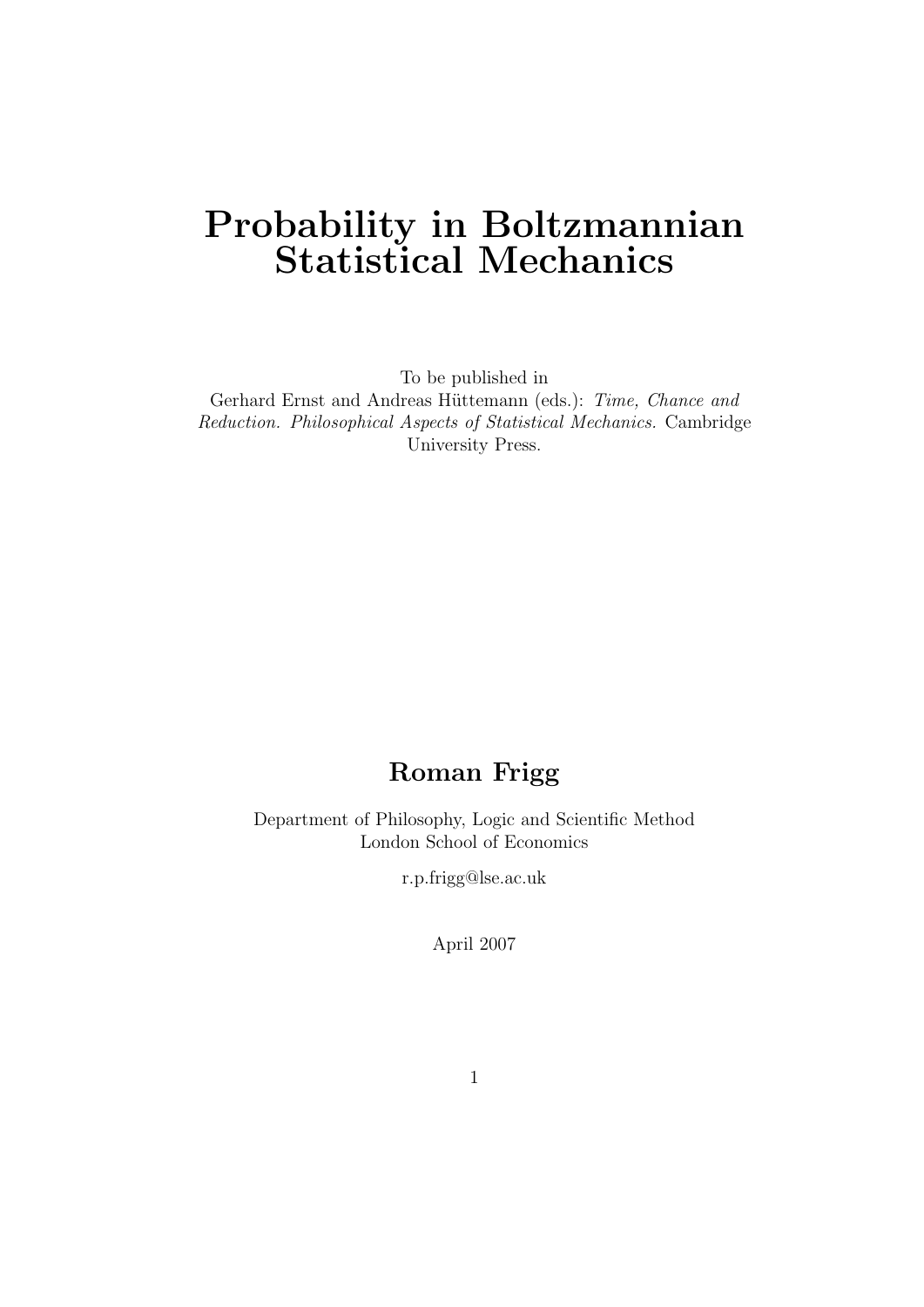## **Contents**

|         | 1 Introduction                                                                                                                                                            | 3        |
|---------|---------------------------------------------------------------------------------------------------------------------------------------------------------------------------|----------|
| $2^{-}$ | <b>Boltzmannian Statistical Mechanics</b>                                                                                                                                 | 3        |
|         | 3 The Macro-Probability Approach<br>3.1<br>3.2 <sub>1</sub>                                                                                                               | 7<br>9   |
|         | 4 The Micro-Probability Approach<br>Introducing Micro-Probabilities 13<br>4.1<br>Humean Chance 15<br>4.2<br>4.4 The Putative Best System Is Not the Best System 23<br>4.5 | 13<br>29 |
| 5       | Conclusion                                                                                                                                                                | 31       |
|         | <b>Bibliography</b>                                                                                                                                                       | 32       |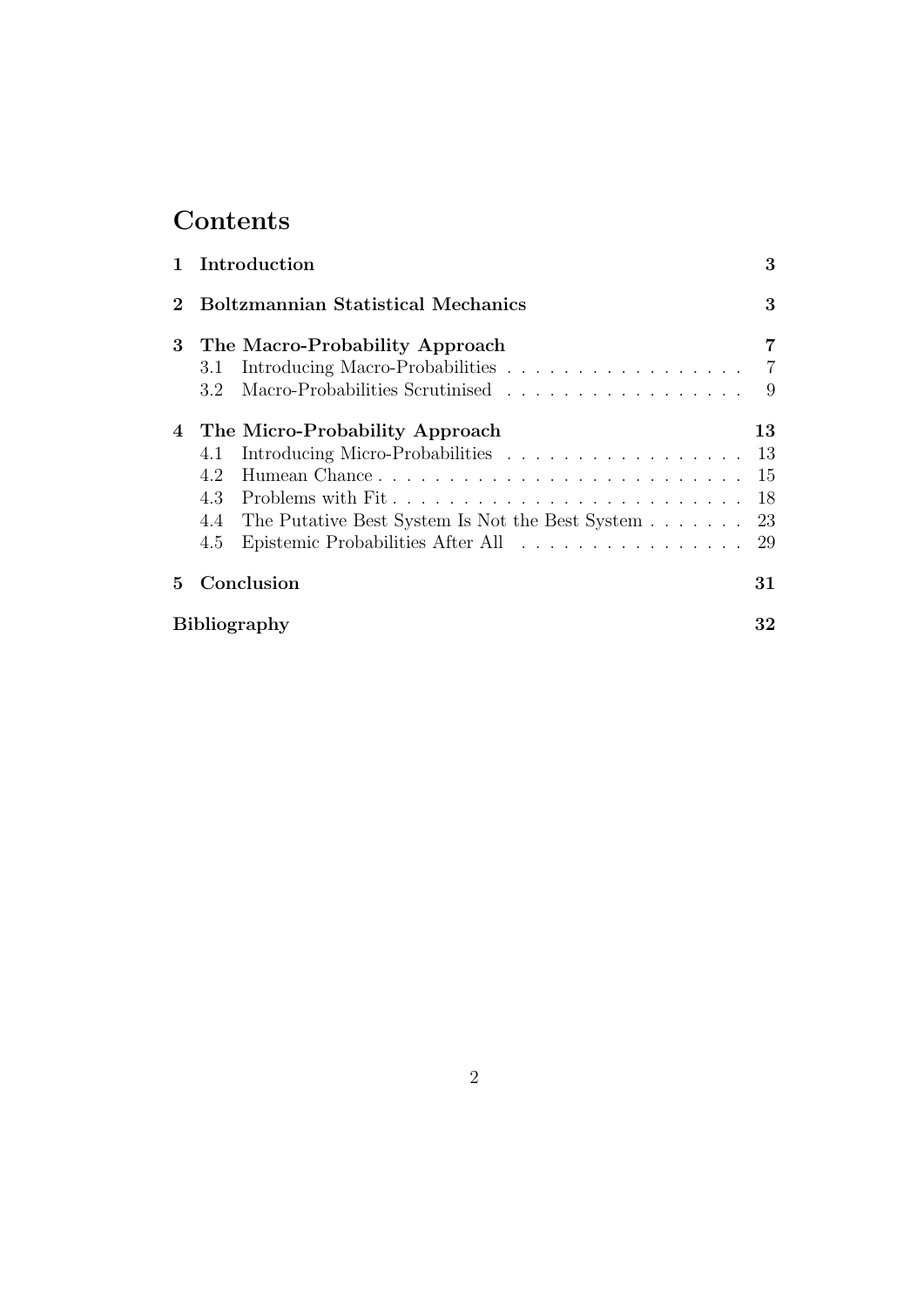## 1 Introduction

A cup of tea, left to its own, cools down while the surrounding air heats up until both have reached the same temperature, and a gas, confined to the left half of a room, uniformly spreads over the entire available space as soon as the confining wall is removed. Thermodynamics (TD) characterises such process in terms of an increase of thermodynamic entropy, which attains its maximum value at equilibrium, and the Second Law of thermodynamics posits that in an isolated system entropy cannot decrease. The aim of statistical mechanics (SM) is to explain the behaviour of these systems, in particular its conformity with the Second Law, in terms of the dynamical laws governing the individual molecules of which they are made up. In what follows these laws are assumed to be the ones of classical mechanics.

An influential suggestion of how this could be achieved was made by Ludwig Boltzmann (1877), and variants of it are currently regarded by many as the most promising option among the plethora of approaches to SM. Although these variants share a commitment to Boltzmann's basic ideas, they differ widely in how these ideas are implemented and used. These differences become most tangible when we look at how the different approaches deal with probabilities. There are two fundamentally different ways of introducing probabilities into SM, and even within these two groups there are important disparities as regards both technical and interpretational issues. The aim of this paper is to give a statement of these approaches and point out wherein their difficulties lie.

## 2 Boltzmannian Statistical Mechanics

The state of a classical system of n particles with three degrees of freedom is completely specified by a point  $x = (\mathbf{r}_1, \mathbf{p}_1, ..., \mathbf{r}_n, \mathbf{p}_n)$  in its 6n dimensional phase space Γ, where  $\mathbf{r}_i$  and  $\mathbf{p}_i$  are position and momentum, respectively, of the  $i^{\text{th}}$  particle.<sup>1</sup> For reasons that will become clear soon x, is referred to as the system's (fine-grained) micro-state. Γ is endowed with the 'standard' Lebesgue measure  $\mu$ . Because we only consider systems in which the total

<sup>&</sup>lt;sup>1</sup>For an introduction to classical mechanics see, for instance, Goldstein (1981) and Abraham & Marsden (1980); Goldstein (2001), Goldstein and Lebowitz (2004), and Lebowitz (1993a, 1993b, 1999) provide compact statements of the Boltzmannian approach to SM.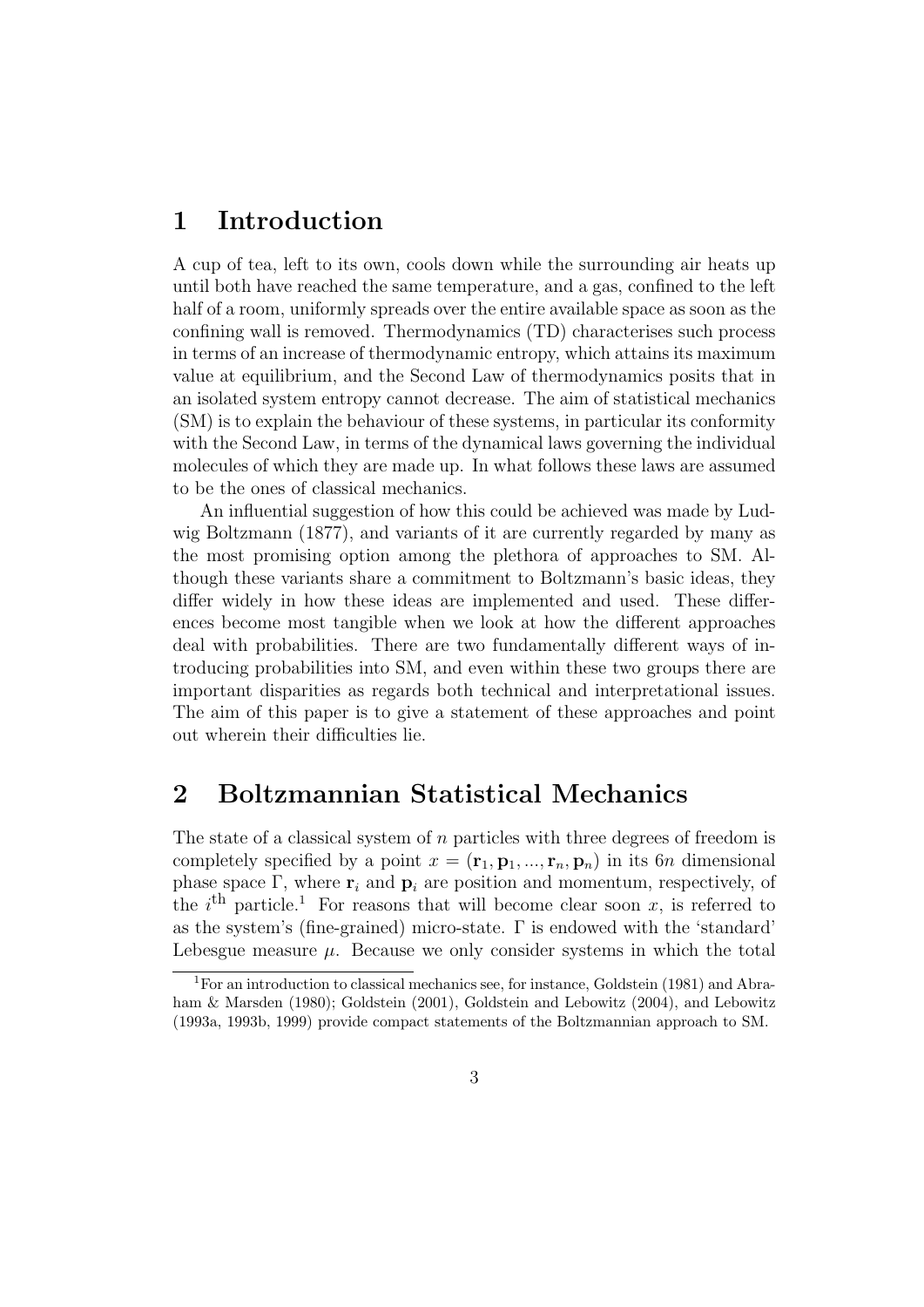energy is conserved and which have finite spatial extension, only a finite region  $\Gamma_a \subset \Gamma$  is accessible to x.

The we now assume that dynamics of the system is governed by Hamilton's equations, which define a measure preserving flow  $\phi_t$  on Γ: for all times  $t, \phi_t : \Gamma \to \Gamma$  is a one-to-one mapping and  $\mu(R) = \mu(\phi_t(R))$  for all regions  $R \subseteq \Gamma$ <sup>2</sup>. To indicate that we consider the image of a point x under the dynamics of the system between two instants of time  $t_1$  and  $t_2$  (where  $t_1 < t_2$ ) I write ' $\phi_{t_2-t_1}(x)$ ', and likewise for ' $\phi_{t_2-t_1}(R)$ '. The inverse is denoted by  $\phi_{t_1-t_2}(x)$ ' and provides the system's state at time  $t_1$  if its state was x at  $t_2$ , and likewise for  $\phi_{t_1-t_2}(R)$ .

It is one of the central assumptions of Bolzmannian SM (BSM) that the system's macro-states  $M_i$ ,  $i = 1, ..., m$  (and  $m < \infty$ ) – characterised by the values of macroscopic variables such as pressure, volume, and temperature – supervene on the system's macro-states, meaning that a change in the macro-state must be accompanied by a change in the micro-state. Hence the system's micro-state uniquely determines the system's macro-state in that to every given  $x \in \Gamma_a$  there corresponds exactly one macro-state,  $M(x)$ . This determination relation is not one-to-one as many different x can correspond to the same macro-state. It is therefore natural to define the macro-region of  $M_i$ ,  $\Gamma_{M_i}$ , as the subset of  $\Gamma_a$  that consists of all micro-states corresponding to macro-state  $M_i$ :

$$
\Gamma_{M_i} := \{ x \in \Gamma_a \, | \, M_i = M(x) \}, i = 1, ..., m. \tag{1}
$$

The  $\Gamma_{M_i}$  together form a partition of  $\Gamma_a$ , meaning that they do not overlap and jointly cover  $\Gamma_a: \Gamma_{M_i} \cap \Gamma_{M_j} = \emptyset$  for all  $i \neq j$  and  $i, j = 1, ..., m$ , and  $\Gamma_{M_1} \cup ... \cup \Gamma_{M_m} = \Gamma_a$ , where ' $\cup'$ ', ' $\cap'$ ' and ' $\oslash'$ ' denote set theoretic union, intersection and the empty set respectively.

The Boltzmann entropy of a macro-state M is defined as

$$
S_B(M) = k_B \log[\mu(\Gamma_M)], \qquad (2)
$$

<sup>&</sup>lt;sup>2</sup>In a Hamiltonian system energy  $E$  is conserved and hence the motion of the system is confined to the 6n-1 dimensional energy hypersurface  $\Gamma_E$  defined by the condition  $H(x)$  = E, where  $H(x)$  is the Hamiltonian of the system. Restricting  $\mu$  to  $\Gamma_E$  yields a natural measure  $\mu_E$  on this hypersurface. At some points in the argument below it would be more appropriate to use  $\mu_{E}$  rather than  $\mu$ . However, in the specific circumstances this would need some explaining and as none of the conclusions I reach depend on this and I will not belabour this point further.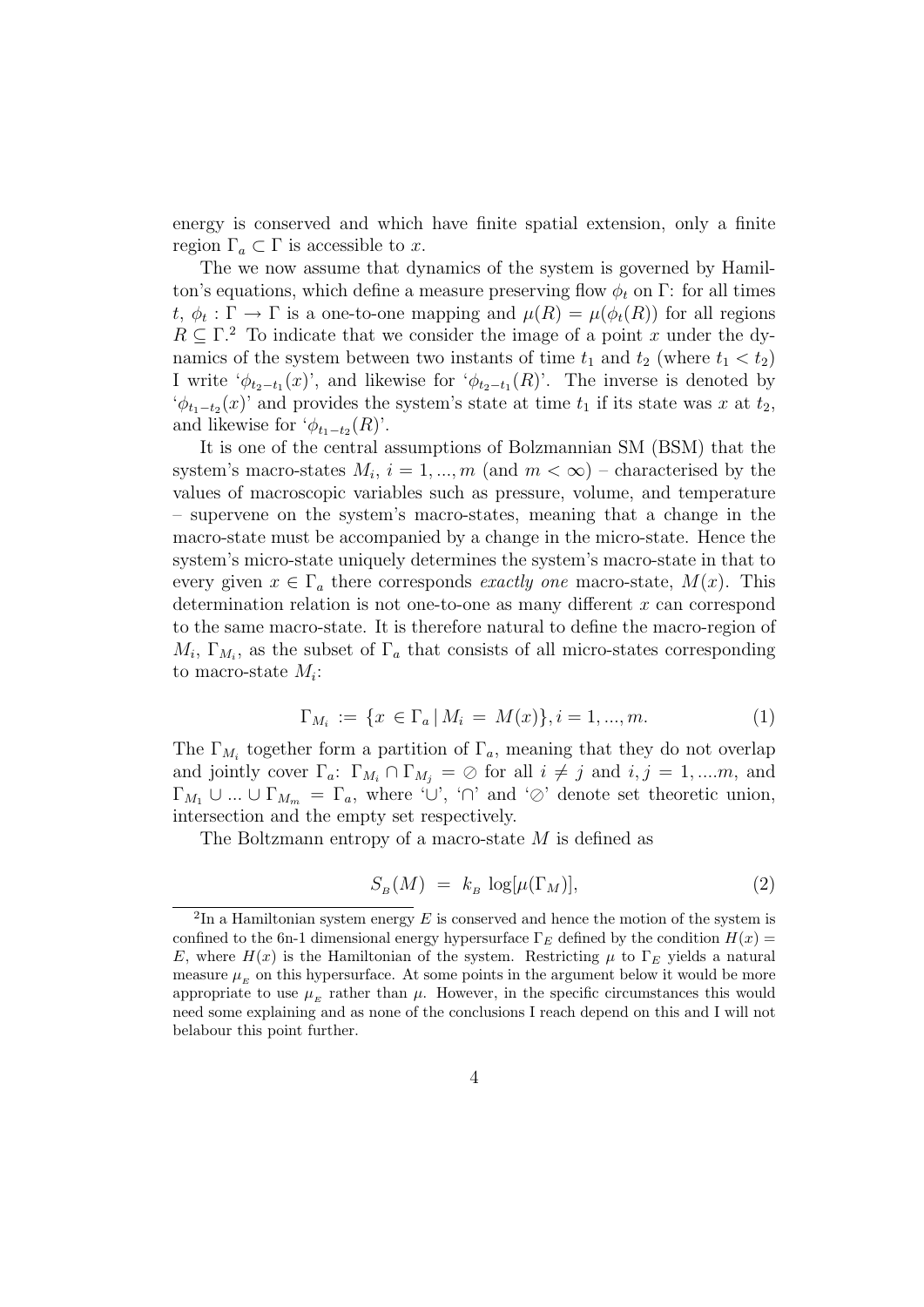where M ranges over the  $M_i$  and  $k_B$  is the so-called Boltzmann constant. The macro state for which  $S_B$  is maximal is the equilibrium state, meaning that the system is in equilibrium if it has reached this state.<sup>3</sup> For the sake of notational convenience we denote the equilibrium state by  $M_{eq}$  and choose, without loss of generality, the labelling of the macro-states such that  $M_m =$  $M_{ea}$ .

Given this, we can define the Boltzmann entropy of a *system* at time  $t$  as the entropy of the system's macro-state at  $t$ :

$$
S_B(t) := S_B(M_t),\tag{3}
$$

where  $M_t$  is the system's macro-state at time t; i.e.  $M_t := M(x(t))$ , where  $x(t)$  is the system's micro-state at t.

It is now common to accept the so-called Past Hypothesis, the postulate that the system starts off at  $t_0$  in a low entropy macro-condition, the 'past state'  $M_p$  (and we choose our labelling of macro-states such that  $M_1 = M_p$ ). How the past state is understood depends one's views on the scope of SM. The grand majority of Boltzmannians take the system under investigation to be the entire universe and hence interpret the past state as the state of the of the universe just after the Big Bang (I come back to this below). Those who stick to spirit of laboratory physics, regard laboratory systems as the relevant unit of analysis and see the past state as a one that is brought about in some particular experimental situation (such as the gas being confined to the left half of the room). For the discussion in this paper it is inconsequential which of these views is adopted.

The leading idea of BSM is that the behaviour of  $S_B(t)$  should mirror the behaviour of the thermodynamic entropy  $S_{TD}$ ; that is, it should increase with time  $t$  and reach its maximum at equilibrium. We should not, however, expect that this mirroring be exact. The Second Law of theormodynamics is a unversal law and says that  $S_{TD}$  can never decrease. A statistical theory cannot explain such a law and we have to rest content if we explain the 'Boltzmannian version' of the Second Law (Callender 1999), also referred to as 'Boltzmann's Law' (BL):

<sup>3</sup>This assumption is problematic for two reasons. First, Lavis (2005) has argued that associating equilibrium with one macro-state is problematic for different reasons. Second, that the equilibrium state is the macro-state with the highest Boltzmann entropy is true only for non-interacting systems like ideal gases. For a discussion of these points see Frigg (2007a).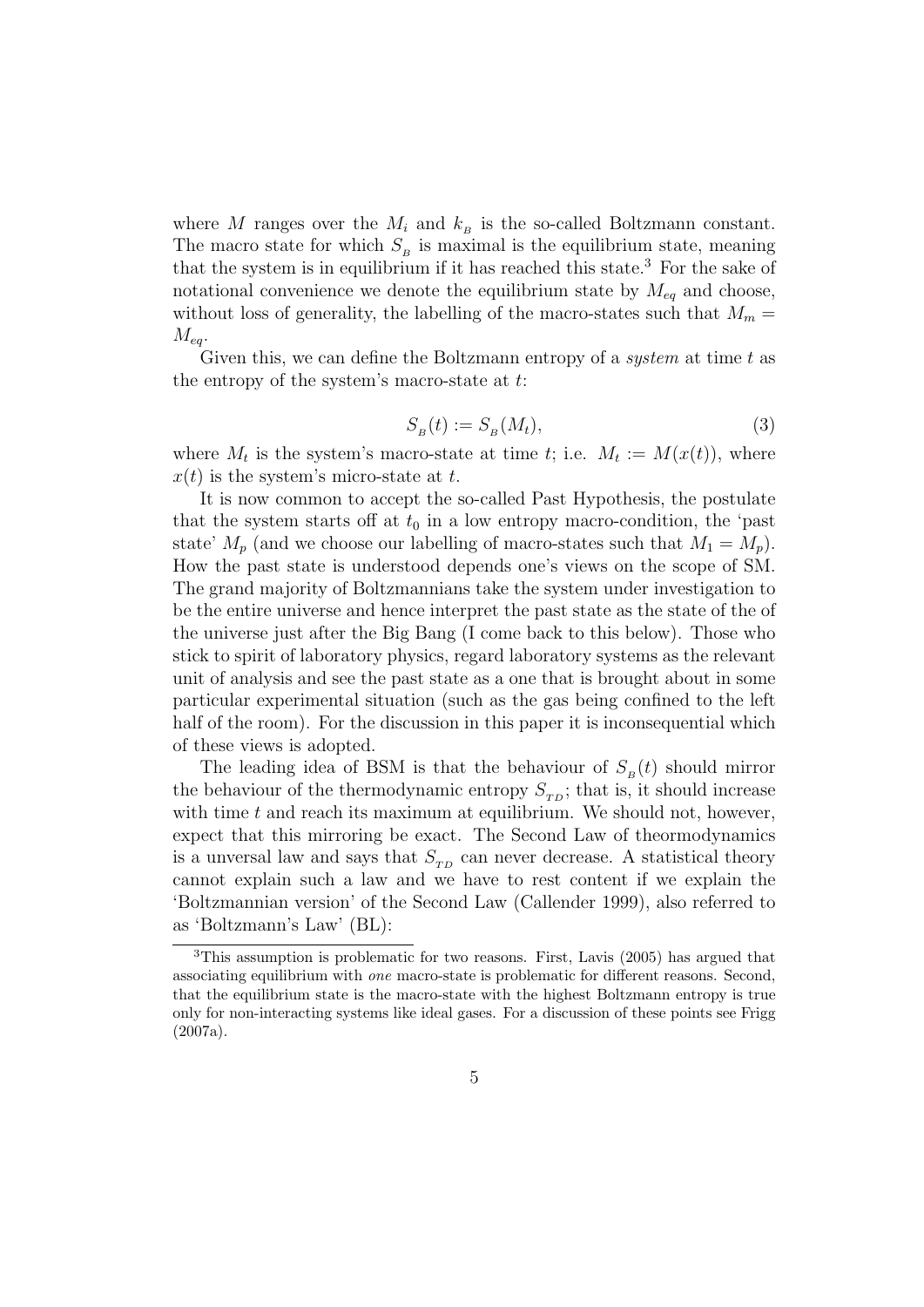Consider an arbitrary instant of time  $t'$  and assume that at that time the Boltzmann entropy  $S_B(t')$  of the system is low. It is then highly probable that at any time  $t'' > t'$  we have  $S_B(t'') \geq S_B(t')$ .

A system that behaves in accordance with BL is said to exhibit 'thermodynamic like behaviour' (TD-like behaviour, for short).

What notion of probability is invoked in BL and what reasons do we have to believe that the claim it makes is true? Different approaches to BSM diverge in how they introduce probabilities into the theory and in how they explain the tendency of  $S_B(t)$  to increase. The most fundamental distinction is between approaches that assign probabilities directly to the system's macro-states, and approaches that assign probabilities to the system's microstate being in a particular subsets of the macro-region corresponding to the system's current macro-state; for want of better terms I refer to these as 'macro probabilities' and 'micro-probabilities' respectively. I now present these approaches one at a time and examine whether, and if so to what extent, they succeed in explaining BL.

Before delving into the discussion, let me list those approaches to probability that can be discounted straight away within the context BSM, irrespective of how exactly probabilities are introduced into the theory. The first three items on this list are the classical interpretation, the logical interpretation and the so-called no-theory theory. These have not been put forward as interpretations of Boltzmannian probabilities, and this for good reasons. The first two simply are not the right kind of theories, while the no-theory does not seem to offer a substantial alternative to either the propensity theory or David Lewis' view (Frigg and Hoefer 2007). Frequentism has never been advocated as an interpretation of SM probabilities either because, as von Mises himself pointed out, a sequence of results that is produced by the same system does not satisfy the independence requirements of a collective (van Lith 2001, 587). Finally, a propensity interpretation is ruled out by the fact that the underlying micro theory, classical mechanics, is deterministic<sup>4</sup> and that, Popper's and Miller's hand-waving notwithstanding, this is incompatible with there being propensities (Clark 2001).

<sup>&</sup>lt;sup>4</sup>This is true of the systems studied in BSM; there are failures of determinism in classical mechanics when we look at a larger class of systems (Earman 1986).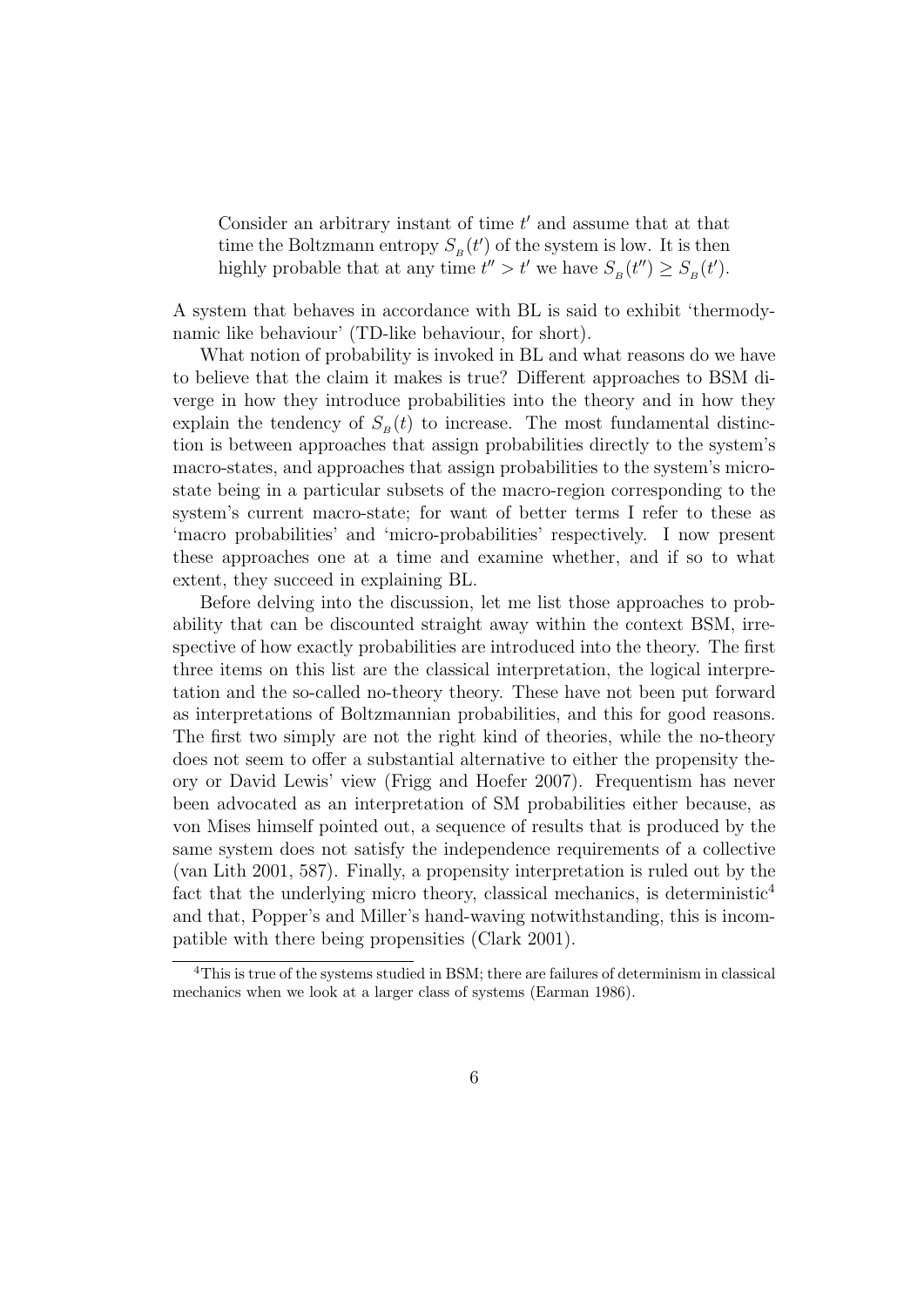## 3 The Macro-Probability Approach

In this section I discuss Boltzmann's (1877) proposal to assign probabilities to the system's macro-states and Paul and Tatiana Ehrenfest's (1912) view that these should be interpreted as time averages, based on the assumption that the system is ergodic.

#### 3.1 Introducing Macro-Probabilities

Boltzmann's way of introducing probabilities into SM is intimately related to his construction of the macro-regions  $\Gamma_{M_i}$ , which is now also known as the 'combinatorial argument'.<sup>5</sup> Assume now that the system under investigation is a gas that consists of  $n$  molecules of the same type and is confined to a finite volume  $V$ . Then consider the 6-dimensional phase-space of *one* gas molecule, commonly referred to as  $\mu$ -space. The conservation of the total energy of the system and the fact that the gas is confined to  $V$  results in only a finite part of the  $\mu$ -space being accessible to the particle's state. Now put a gridlike partition on  $\mu$ -space whose cells all have the size  $\delta\omega$  and whose borders run in the directions of the momentum and position axes. This results in the accessible region being partitioned into a finite number of cells  $\omega_i$ ,  $i = 1, ..., k$ . The state of the entire gas can be represented by n points in  $\mu$ -space, every one of which comes to lie within a particular cell  $\omega_i$ . An 'arrangement' is a specification of which point lies in which cell; i.e. it is a list indicating, say, that the state of molecule 1 lies in  $\omega_9$ , the state of molecule 2 lies in  $\omega_{13}$ , and so on. A 'distribution' is a specification of how many points (no matter which ones) are in each cell; i.e. it is a k-tuple  $(n_1, ..., n_k)$ , expressing the fact that  $n_1$  points are in cell  $\omega_1$ , and so on. It then follows that each distribution is compatible with

$$
W(n_1,\ldots,n_k) := \frac{n!}{n_1!\ldots n_k!} \tag{4}
$$

arrangements. Boltzmann then regards the probability  $p(n_1, ..., n_k)$  of a distribution as determined by  $W(n_1, \ldots, n_k)$ :

'The probability of this distribution is then given by the number of permutations of which the elements of this distribution are

<sup>5</sup>For a presentation and discussion of this argument see Uffink (2007, 974-893).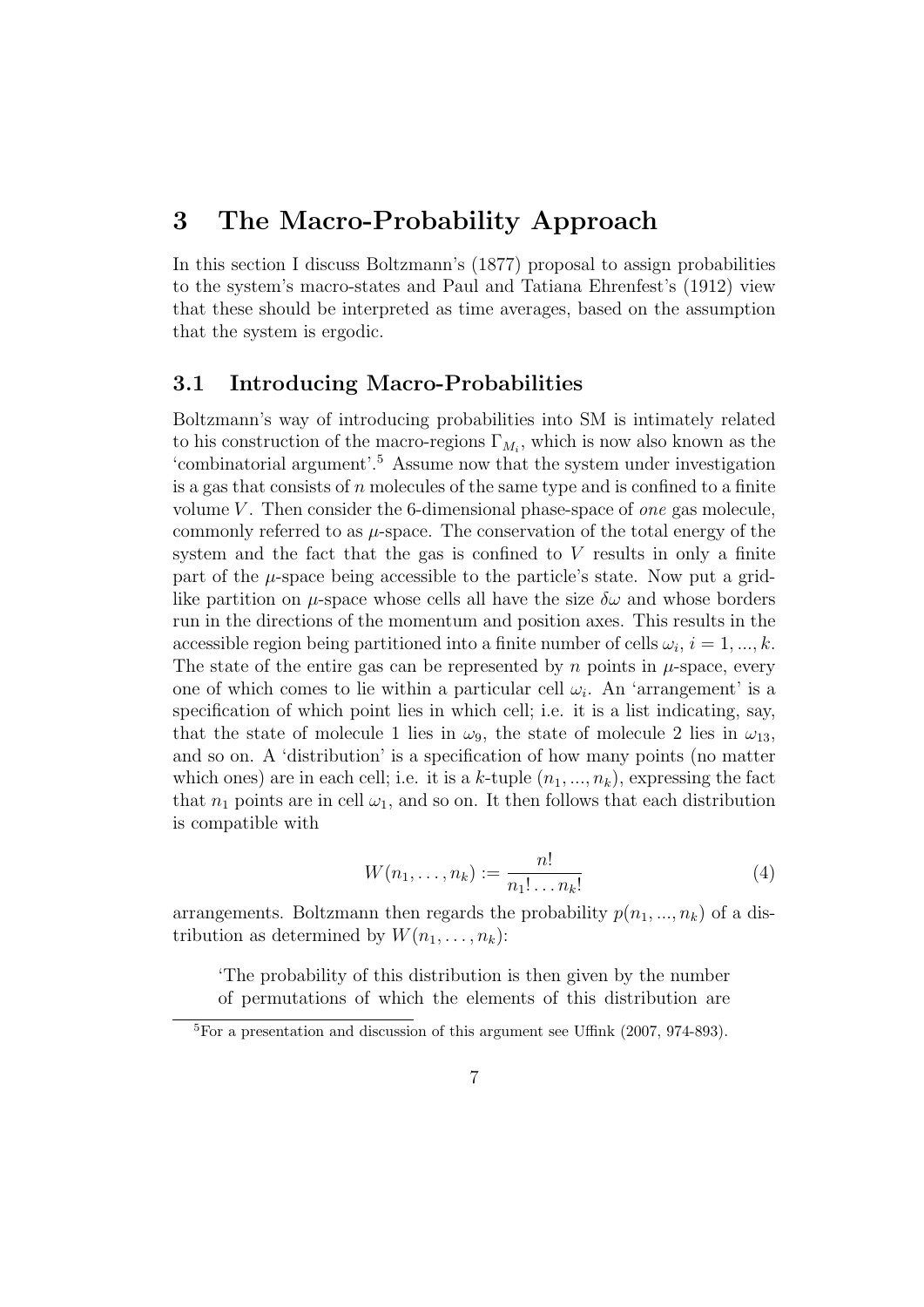capable, that is by the number  $[W(n_1, \ldots, n_k)]$ . As the most probable distribution, i.e. as the one corresponding to thermal equilibrium, we again regard that distribution for for which this expression is maximal  $[...]'$  (Bolzmann 1877, 187)<sup>6</sup>

In other words, Boltzmann's posit is that  $p(n_1, ..., n_k)$  is proportional to  $W(n_1,\ldots,n_k).$ 

Macro-states are determined by distributions because the values of a system's macroscopic variables are fixed by the distribution. That is, each distribution corresponds to a macro state.<sup>7</sup> To simplify notion, let us now assume that all distributions are labelled with an index i and that there are m of them. Then there corresponds a macro-state  $M_i$  to every distribution  $D_i$ ,  $i = 1, ..., m$ . This is sensible also from a formal point of view because each distribution corresponds to a particular region of  $\Gamma$ ; regions corresponding to different distribution do not overlap and all regions together cover the accessible parts of  $\Gamma$  (as we expect it to be the case for macro-regions, see Section 2). One can then show that the measure of each of each macro-region thus determined is given by

$$
\mu(\Gamma_{M_i}) = W(n_1, \dots, n_k) (\delta \omega)^n, \tag{5}
$$

where  $D_i = (n_1, \ldots, n_k)$  is the distribution corresponding to  $M_i$ .

This allows us to restate Boltzmann's postulate about probabilities in terms of the measures of the macro-regions  $\Gamma_{M_i}$ :

The probability of the probability of macro-state  $M_i$  is given by

$$
p(M_i) = c \mu(\Gamma_{M_i}), \, i = 1, \dots, m,
$$
\n(6)

 $6$ This and all subsequent quotes from Boltzmann are my own translations. Square brackets indicate that Bolzmann's notion has been replaced by the one used in this paper. To be precise, in the passage here quoted  $W$  refers to distribution over a partitioning of energy, not phase space. However, when Bolzmann discusses the partitioning of  $\mu$ -space a few pages further down (on p. 191) he refers the reader back to his earlier discussions that occur on p. 187 (quoted) and p. 176. Hence he endorses the posits made in this quote also for a partitioning of phase space.

<sup>&</sup>lt;sup>7</sup>It my turn out that it is advantageous in certain situations to regard two or more distributions as belonging to the same macro-state (e.g. if the relevant macro variables turn out to have the same values for all of them). As this would not alter any of the considerations to follow, I disregard this possibility henceforth.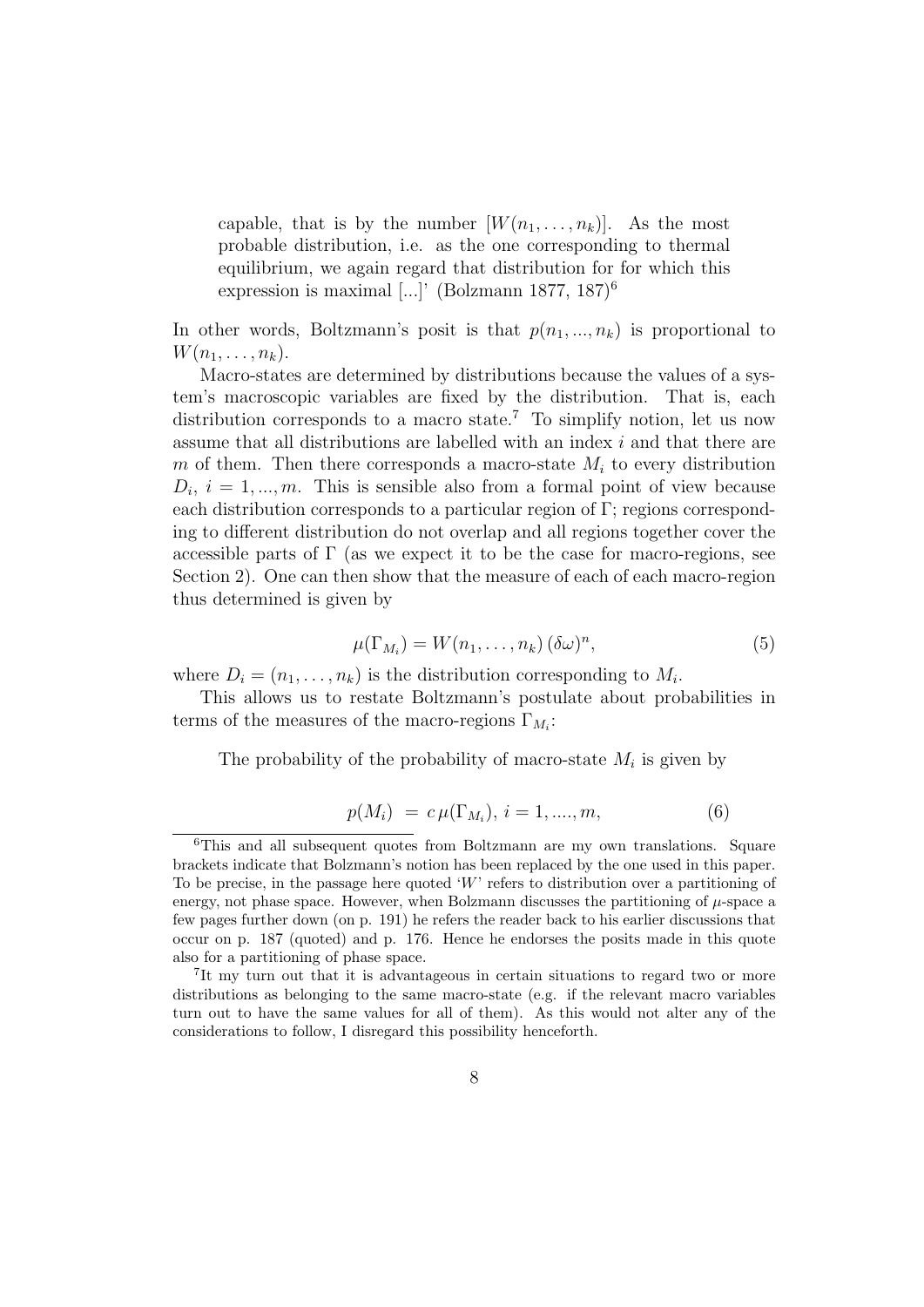where  $c$  is a normalisation constant determined by the condition  $\sum_{i=1}^{m} p(M_i) = 1.$ 

I refer to this postulate as the 'proportionality postulate' and to probabilities thus defined as 'macro-probabilities'. The choice of the former label is evident; the latter is motivated by the fact that the postulate assigns probabilities to the macro-states of the system and that the value of these probabilities are determined by the measure of the corresponding macroregion. It is a consequence of this postulate that the equilibrium state is the most likely state.

Boltzmann does not provide an interpretation of macro-probabilities and we will return to this problem below. Let us first introduce his explanation of TD-like behaviour. The leading idea of Boltzmann's account of nonequilibrium SM is to explain the approach to equilibrium by a tendency of the system to evolve from an unlikely macro-state to a more likely macro-state and finally to the most likely macro-state:

'In most cases the initial state will be a very unlikely state. From this state the system will steadily evolve towards more likely states until it has finally reached the most likely state, i.e. the state of thermal equilibrium.' (1877, 165)

'[...] the system of bodies always evolves from a more unlikely to a more likely state.' (1877, 166)

In brief, Boltzmann's answer to the question of how SM explains the Second Law is that it lies in the nature of a system to move from states of lower towards states of higher probability.

#### 3.2 Macro-Probabilities Scrutinised

The question now is where this tendency to move towards more probable states comes from. It does not follow from the probabilities themselves. The  $p(M<sub>i</sub>)$  as defined by Equation (6) are unconditional probabilities, and as such they do not imply anything about the succession of macro-states, let alone that ones of low probability are followed by ones of higher probability. As an example consider a loaded dice; the probability to get a 'six' is 0.25 and all other numbers of spots have probability 0.15. Can we then infer that after,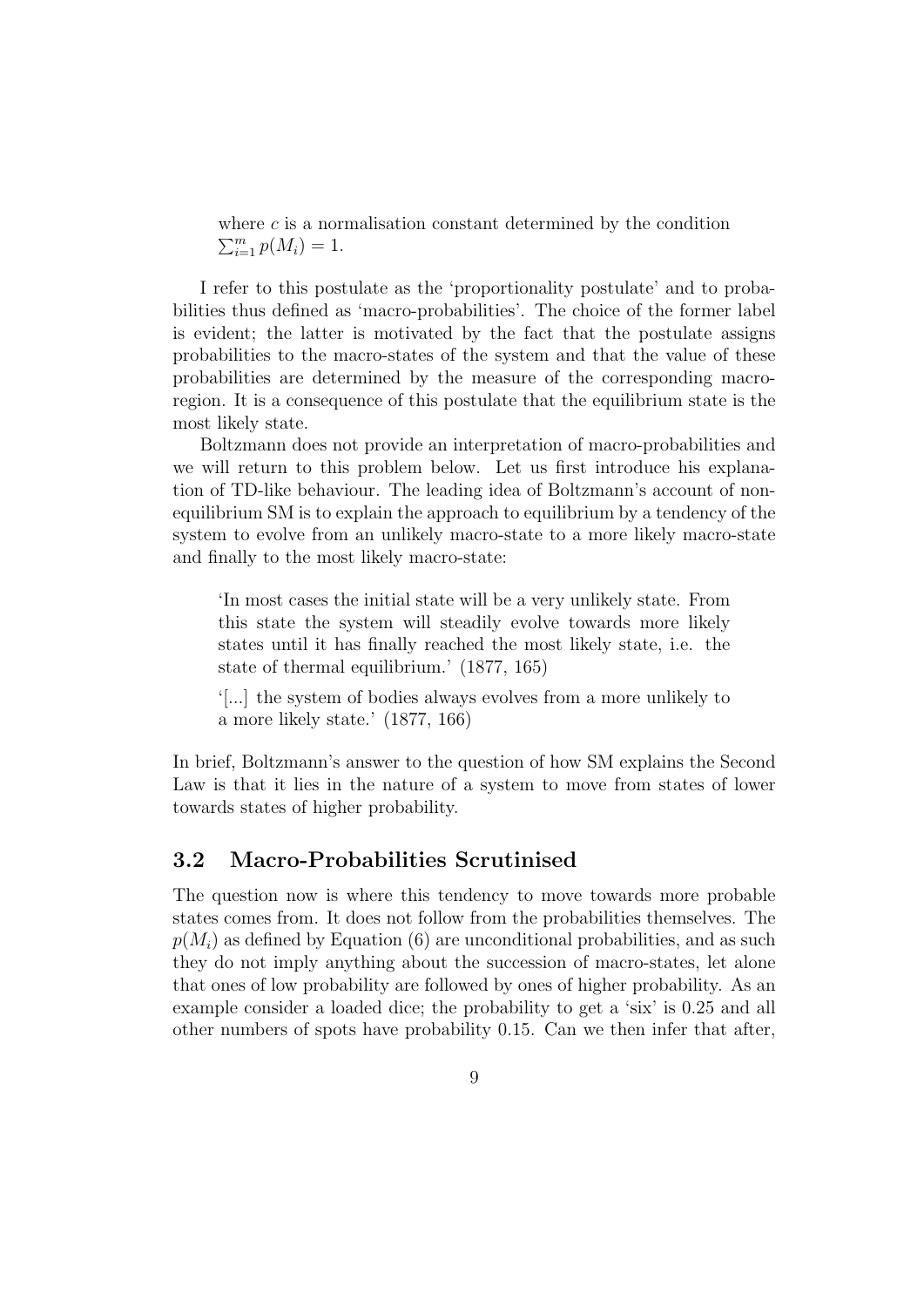say, a 'three' we have to get a 'six' because the six is the most likely event? Of course not; in fact, we are much more likely not to get a 'six'.

A further (yet related) problem is that BL makes a statement about a conditional probability, namely the probability of the system's macro-state at  $t''$ ,  $M(t'')$ , being such that  $S_B(t'') > S_B(t')$ , given that the system's macro-state at an earlier time  $t'$  was such that its Boltzmann entropy was  $S_B(t')$ . The probabilities of the proportionality postulate are not of this kind. But maybe this mismatch is only apparent because conditional probabilities can be obtained from unconditional ones by using  $p(B|A) = p(B\&A)/p(A)$ , where A and B are arbitrary events and  $p(A) > 0$ . The relevant probabilities then would be  $p(M_j|M_i) = p(M_j \& M_i)/p(M_i)$ . Things are not that easy, unfortunately.  $M_i$  and  $M_i$  are mutually exclusive (the system can only be either in  $M_i$  or  $M_i$  but not in both) and hence the numerator of this relation is always zero.

The problem with this attempt is, of course, that it does not take time into account. What we really would have to calculate are probabilities of the form  $p(M_j \text{ at } t'' \text{ \& } M_i \text{ at } t')/p(M_i \text{ at } t')$ . The problem is that it is not clear how to do this on the basis of the proportionality postulate as time does not appear in this postulate at all. One way around this problem might be to slightly revise the postulate by building time dependence into it:  $p(M_i \text{ at } t) = c \mu(\Gamma_{M_i}),$  $i = 1, \ldots, m$ . But even if this was justifiable, it would not fit the bill because it remains silent about how to calculate  $p(M_j \text{ at } t'' \& M_i \text{ at } t')$ . In sum, the probabilities provided to us by the proportionality postulate are of no avail in explaining BL.

This becomes also intuitively clear once we turn to the problem of interpreting macro-probabilities. Boltzmann himself remains silent about this question and the interpretation that has become the standard view goes back to the Ehrenfests (1912). They suggest to interpret the  $p(M_i)$  as time averages, i.e. as the fraction of time that the system spends in  $\Gamma_{M_i}$ .<sup>8</sup> The equilibrium state, then, is the most probable state in the sense that the system is most of time in equilibrium. Two things are worth noticing about this interpretation. First, it makes it intuitively clear why macro-probabilities cannot explain TD-like behaviour: from the fact that the system spends a

<sup>&</sup>lt;sup>8</sup>Although time averages are, loosely speaking, the 'continuum version' of frequencies, there are considerable differences between the two interpretations. For a discussion of this point see von Plato (1988, 262-65; 1989 434-37).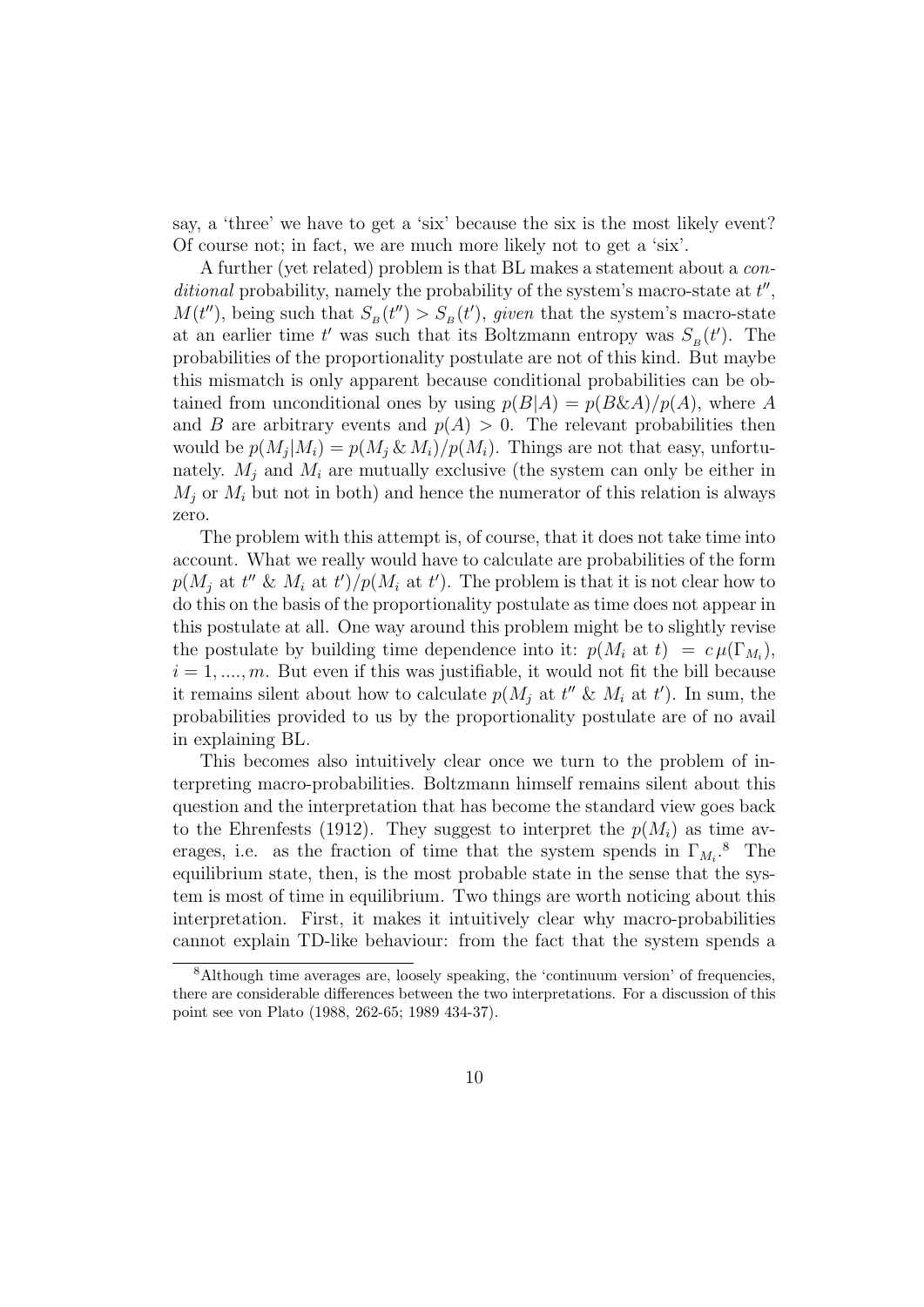certain fraction of time in some macro-state  $M_i$ , nothing follows about which state the system assumes after leaving  $M_i$  – time averages simply have no implications for the succession of states. Second, this interpretation needs to be justified by a particular dynamical explanation; whether the time the system spends in a macro-state is proportional to the volume of the corresponding macro-region, depends on the dynamics of the system.

Of what kind does that dynamics have to be for a time average interpretation to be possible? Again, Boltzmann himself remains silent about the dynamical conditions necessary to backup his take on probability.<sup>9</sup> The Ehrenfests (1912) fill this gap by attributing to him the view that the system has to be ergodic. Roughly speaking, a system is ergodic on  $\Gamma_a$  if for almost all trajectories, the fraction of time a trajectory spends in a region  $R \subseteq \Gamma_a$ equals the fraction of the area of  $\Gamma_a$  that is occupied by  $R^{10}$  If the system is ergodic, it follows that the time that its actual micro-state spends in each  $\Gamma_{M_i}$  is proportional to  $\mu(\Gamma_{M_i})$ , which is what we need.

This proposal suffers from various technical difficulties having to do with the mathematical facts of ergodic theory. These problems are now widely known and need not be repeated here.<sup>11</sup> What needs to be noted here is that even if all these problems could be overcome, we still would not have explained BL because macro-probabilities, no matter now we interpret them, are simply the wrong probabilities to explain TD-like behaviour.

Or would we? When justifying the time average interpretation we introduced the assumption that the system is ergodic. Ergodicity implies that a system that starts off in the past state sooner or later reaches equilibrium and stays in equilibrium most of the time. Isn't that enough to rationalise BL? No it isn't. What needs to be shown is not only that the system sooner or later reaches equilibrium, but also that this approach to equilibrium is such that the whenever the system's macro-state changes the entropy is overwhelmingly likely to increase. To date, no one succeeded in showing that anything of that kind follows from ergodicity (or as Jos Uffink (2007, 981) puts the point, no proof of a statistical H-theorem on the basis of the ergodic hy-

<sup>&</sup>lt;sup>9</sup>And, as Uffink (2007, 981) points out, he reaffirmed later in 1881 that in he did not wish to commit to any dynamical condition in his 1877 paper.

 $10$ For a rigorous introduction to ergodic theory see Arnold and Avez (1968), and for an account of its long and tangled history Sklar (1993, Chs. 2 and 5) and von Plato (1994, Ch. 3).

<sup>&</sup>lt;sup>11</sup>See Sklar (1993, Ch. 5), Earman and Rédei (1996) and van Lith (2001) for discussions.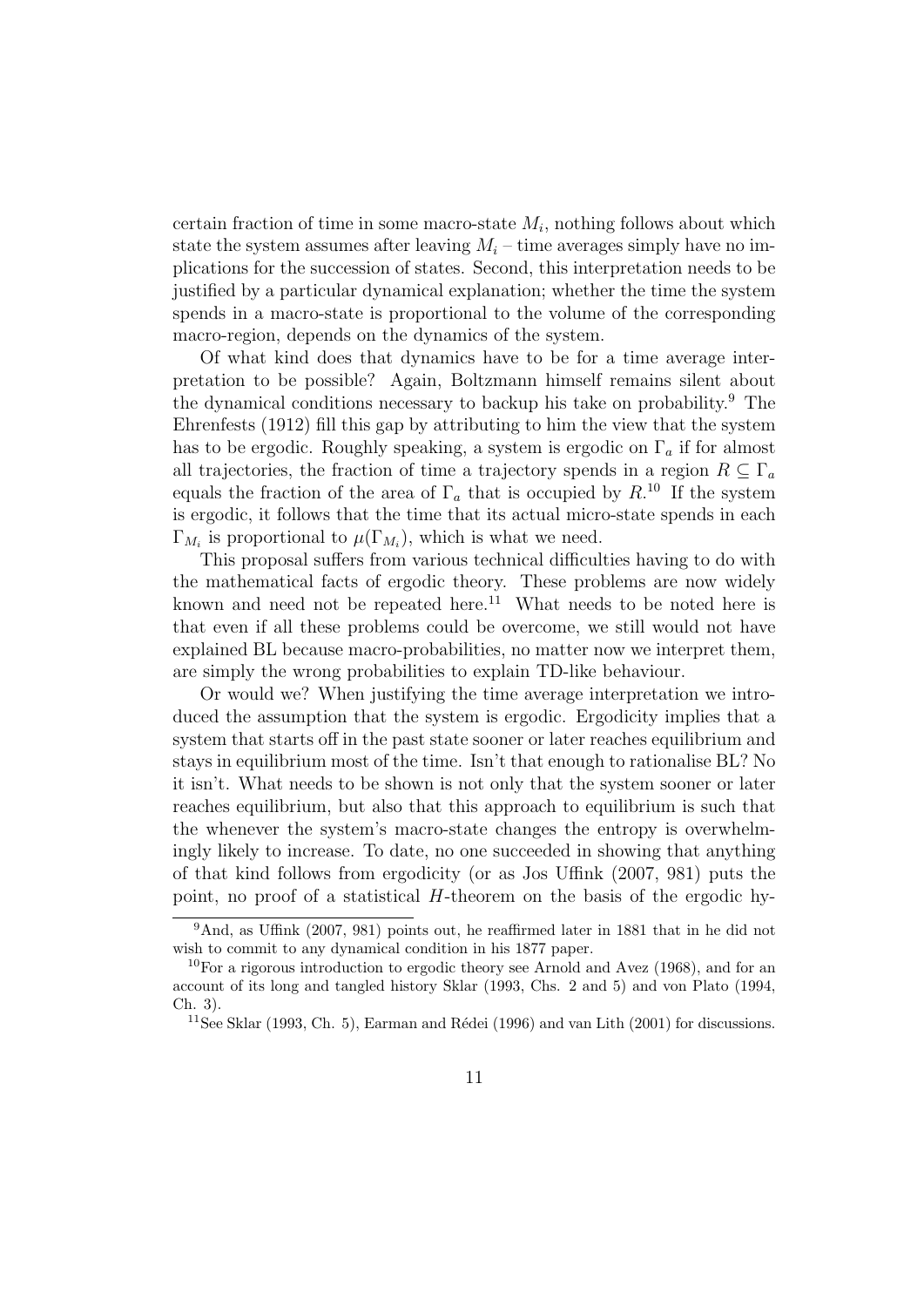pothesis has been given yet). And there are doubts whether such a proof is possible. Ergodicity is compatible with a wide range of different dynamical laws and it is in principle conceivable that there is a dynamical law that is such that the system passes trough different macro-states in an way that is non TD-like, for instance in that the Bolzmann entropy goes down as often as it goes up (this is in principle compatible with an approach to equilibrium because the steps downwards can be smaller than the steps upwards). To rule this out (and thereby justify BL on the basis of the ergodic hypothesis), one would have to show that the macro-state structure defined by the combinatorial argument is such that there exists no ergodic system that passes these macro-states in non TD-like way. It seems unlikely that there is an argument for this conclusion.

Even though ergodicity itself does not fit the bill, an important lesson can be learned from these considerations, namely that key to understanding the approach to equilibrium lies in dynamical considerations. Assume for a minute that ergodicity was successful in justifying TD-like behavour. Then, the the explanation of TD-like behaviour would be entirely in terms of the dynamical properties of the system and the structure of the macro-regions; it would be an account of why, given ergodicity, the system visits the macrostates in the 'right' (i.e. TD-like) order. The proportionality principle and the probabilities it introduces would play no role in this; an explanation of the system's behaviour could be given without mentioning probabilities once. Of course, ergodicity is not the right condition, but the same would be the case for any dynamical condition. What does the explaining is an appeal to features of the system's phase flow in relation to the partitioning of the phase space into macro-regions  $\Gamma_{M_i}$ ; probabilities have simply become an idle wheel.

There are two reactions to this. The first is give up the proportionality principle and introduce probabilities in a different way; I discuss a way to do this in the next section. The second is to endorse this conclusion and to explain TD-like behaviour without appeal to probabilities. The typicality programme (associated, among others, with Goldstein (2001) and Zangh`ı (2005)) can be seen as doing exactly this. For a lack space I cannot discuss this programme further here and refer the reader to Frigg (2007b).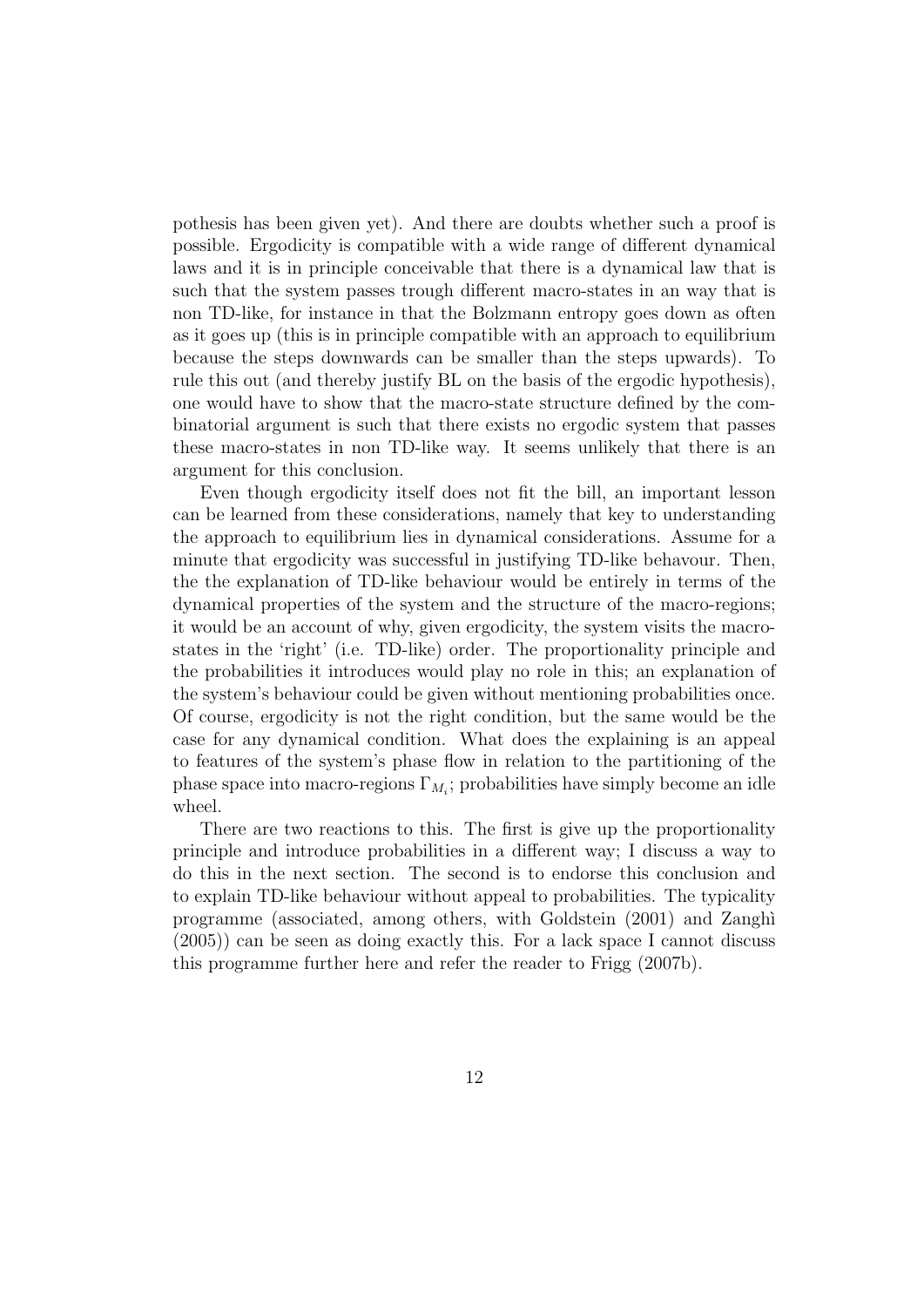### 4 The Micro-Probability Approach

David Albert (2000) proposed a different approach to probabilities in BSM. In this section I discuss this approach and Barry Loewer's suggestion (2001, 2004) to understand these probabilities as Humean chances in David Lewis' (1994, 1986) sense.

#### 4.1 Introducing Micro-Probabilities

We now assign probabilities not to the system's macro-states, but to measurable subsets of the macro-region corresponding to the system's macro-state at time t. For lack of a better term I refer to these probabilities as 'microprobabilities'. An obvious way of introducing micro-probabilities is the the so-called 'Statistical Postulate' (SP):

Let  $M_t$  be the system's macro-state at time t. Then the probability at time t that the system's micro-state lies in  $A \subseteq \Gamma_{M_t}$  is  $p_t(A) = \mu(A)/\mu(\Gamma_{M_t}).$ 

Given this, we can now calculate the probabilities occurring in BL. Let  $\Gamma_{M_{t'}}^{(+)}$  be the subset  $\Gamma_{M_{t'}}$  consisting of all micro-states x that between t' and t'' evolved, under the dynamics of the system, into macro-regions corresponding to macro-states of higher entropy:  $\Gamma_{M_{t'}}^{(+)} := \{x \in M_{t'} \mid \phi_{t''-t'}(x) \in \Gamma_{+}\}\)$ , where  $\Gamma_+ := \bigcup_{M_i \in M_+} \Gamma_{M_i}$  and  $M_+ := \{M_i \mid S_B(M_i) \geq S_B(M_{t'}), i = 1, ..., m\}.$  The probability that  $S_B(t'') \geq S_B(t')$  then is equal to  $p_{t'}(\Gamma_{M_{t'}}^{(+)}) = \mu(\Gamma_{M_{t'}}^{(+)})/\mu(\Gamma_{M_{t'}})$ .

For Boltzmann's law to be true the condition that  $\mu(\Gamma_{M_t}^{(+)})/\mu(\Gamma_{M_t}) \geq$  $1 - \varepsilon$ , where  $\varepsilon$  is small positive real number, must hold for all macro-states. Whether or not this is the case in a particular system is a substantial question, which depends on the system's dynamics. However, even if it is, there is a problem. It follows from the time reversal invariance of Hamilton's equations of motion that if it is true that the system is overwhelmingly likely to evolve towards a macro-state of higher entropy in the future, it is also overwhelmingly likely to have evolved into the current macro-state from a past macro-state  $M''$  which also has *higher* entropy.<sup>12</sup>

 $12A$  point to this effect was first made by the Ehrenfest and Ehrenfest (1907; 1912, 32-34). However, their argument is based on an explicitly probabilistic model and so its relevance to deterministic dynamical system is tenuous.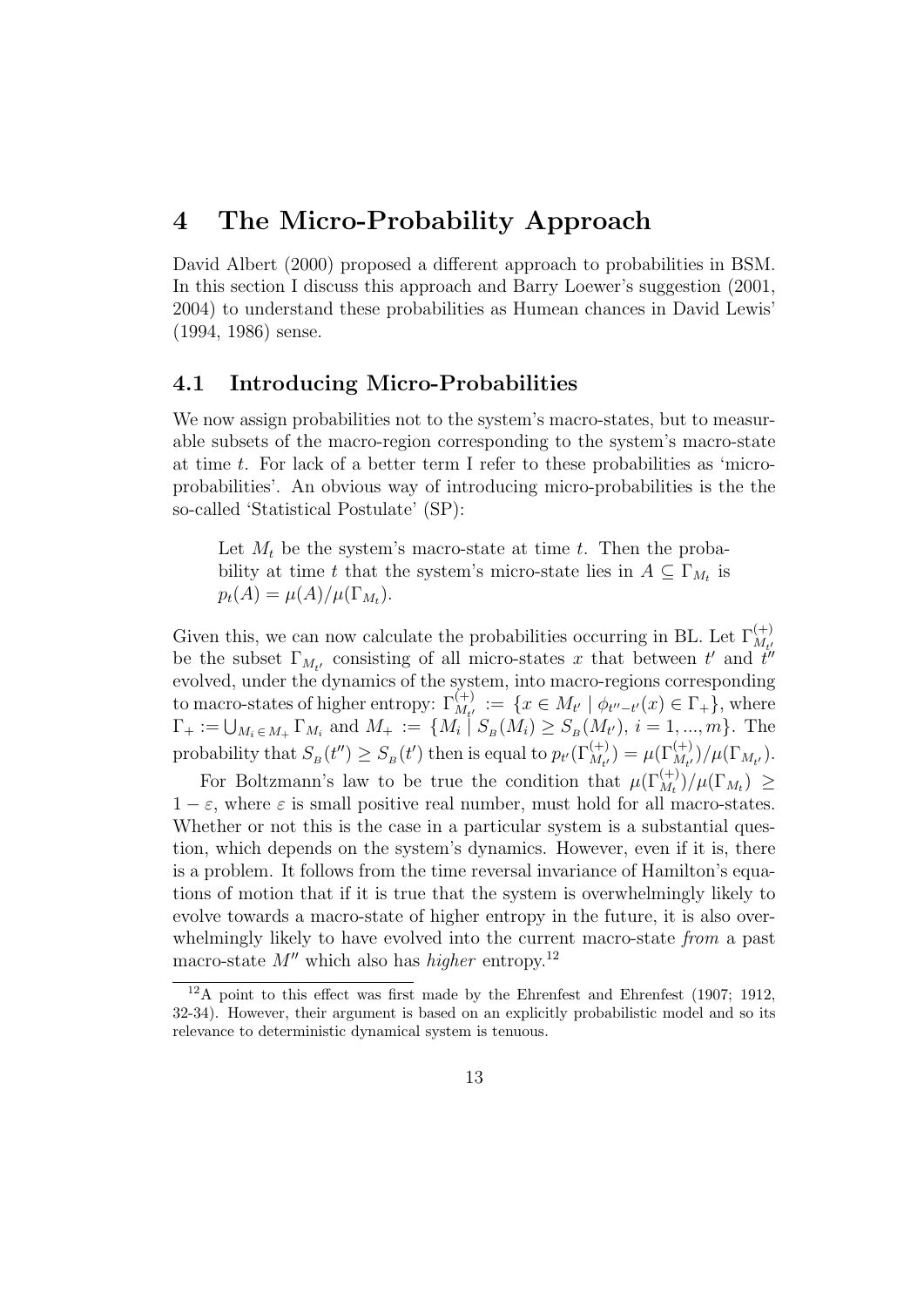Albert (2000, 71-96) discusses this problem at length and suggests fixing it by first taking the system under investigation to be the entire universe and then adopting the so-called Past Hypothesis (PH), the postulate that

'[...] the world came into being in whatever particular low-entropy highly condensed big-bang sort of macrocondition it is that the normal inferential procedures of cosmology will eventually present to us.' (Albert 2000, 96).

This postulate is not without problems (see Winsberg (2004b) and Earman (2006) for discussions), and those who accept it disagree about its status in the theory (see Callender's and Price's contributions to Hitchcock (2004), which present opposite views). I assume that these issues can be resolved in one way or another and presuppose PH in what follows. The problem with wrong retrodictions can then be solved, so Albert suggests, by conditionalising on PH:

'[...] the probability distribution that one ought to plug into the equations of motion in order to make inferences about the world is the one that's uniform, on the standard measure, over those regions of the phase space of the world which are compatible both with *whatever* it is that we may happen to know about the present physical condition of the universe (just as the original postulate [SP]) and with the hypothesis that the original macrocondition of the universe was the one associated with the big bang.' (Albert 2000, 95-96)

From a technical point of view, this amounts to replacing SP with what I call the 'Past Hypothesis Statistical Postulate' (PHSP):

Let  $M_t$  be the system's macro-state at time t. SP is valid for the Past State  $M_p$ , which obtains at time  $t_0$ . For all times  $t > t_0$  the probability at time  $t$  that the system's micro-state lies in  $A$  is

$$
p_t(A | R_t) = \frac{\mu(A \cap R_t)}{\mu(R_t)}
$$
\n<sup>(7)</sup>

where  $R_t := M_t \cap \phi_{t-t_0}(M_p)$ .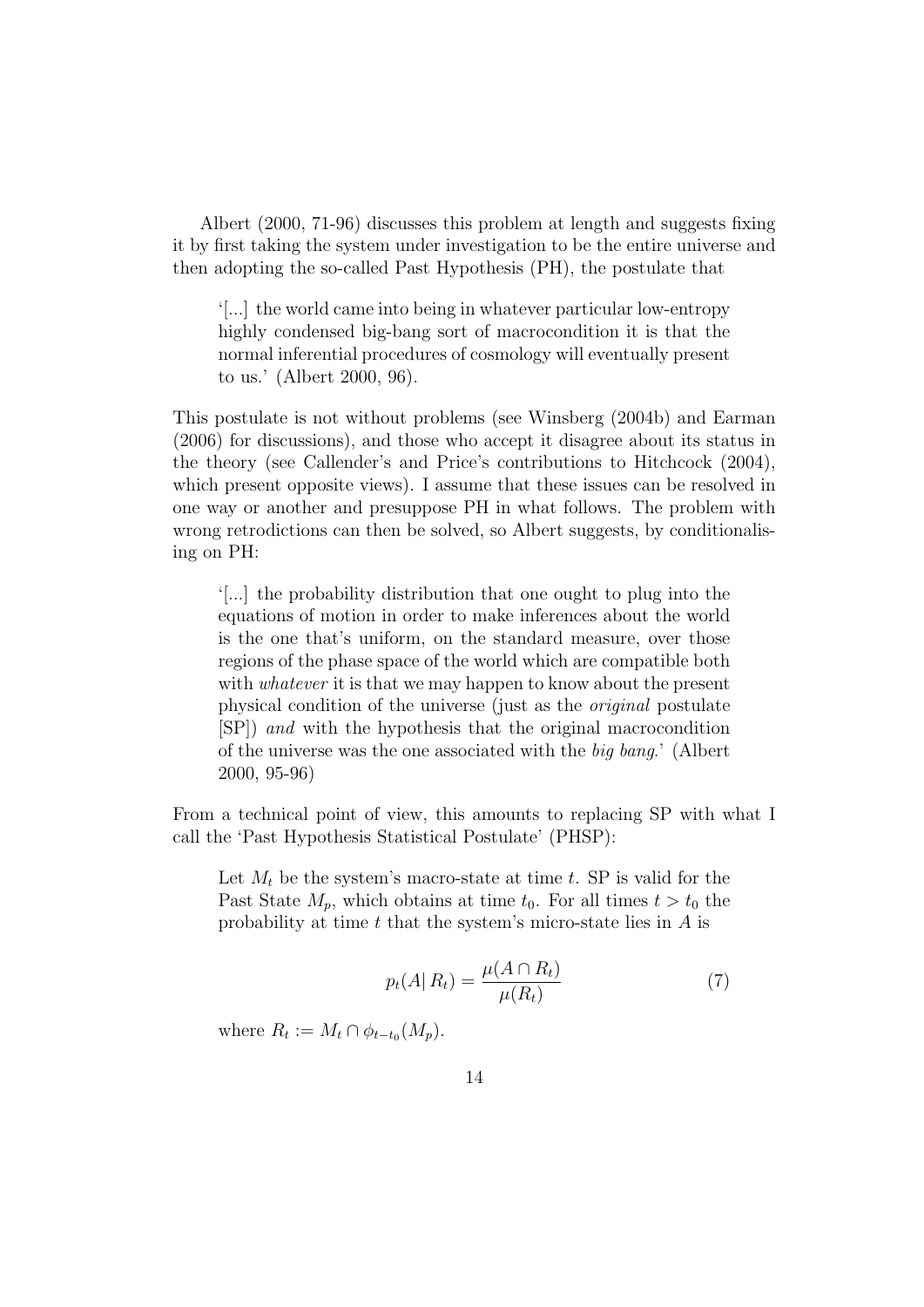Again, whether or not BL is true given this postulate is a substantive question having to do both with the construction of the macro-states as well as the dynamics of the system; I will come back to this issue below. Let us first turn to the question of how these probabilities can be interpreted.

#### 4.2 Humean Chance

The basis for Lewis' theory of probability is the so-called Humean mosaic, the collection of all non-modal and non-probabilistic actual events making up the world's entire history (from the very beginning to the very end) and upon which all other facts supervene. Lewis himself suggested that the mosaic consists of space-time points plus local field quantities representing material stuff. In a classical mechanical system the Humean mosaic simply consist of the trajectory of the system's micro-state in phase space, on which the system's macro-states supervene.

The next element of Lewis' theory is a thought experiment. To make this explicit – more explicit than it is in Lewis' own presentation – I introduce a fictitious creature, Lewis' Demon. In contrast to human beings who can only know a small part of the Humean mosaic, Lewis' Demon knows the entire mosaic. The demon now formulates various deductive systems which make true assertions about what is the case, and, perhaps, also about what the probability for certain events are. Then the demon is asked to choose the best among these systems. The laws of nature are the true theorems of this system and the chances for certain events to occur are what the probabilistic laws of the best system say they are (Lewis 1994, 480). Following Loewer (2004), I call probabilities thus defined L-chances.

The best system is the one that strikes the best balance between strength, simplicity and fit. The notions of strength and simplicity are given to the demon and are taken for granted in this context, but the notion of fit needs explicit definition. Every system assigns probabilities to certain courses of history, among them the actual course; the fit of the system is measured by the probability that it assigns to the actual course of history, i.e. by how likely it regards the things to happen that actually do happen. By definition systems that do not involve probabilistic laws have perfect fit. As an illustration, consider a Humean mosaic that consists of just ten outcomes of a coin flip: HHTHTTHHTT. Theory  $T_1$  posits that all events are independent and sets  $p(H) = p(T) = 0.5$ ; theory  $T_2$  shares the independence assumption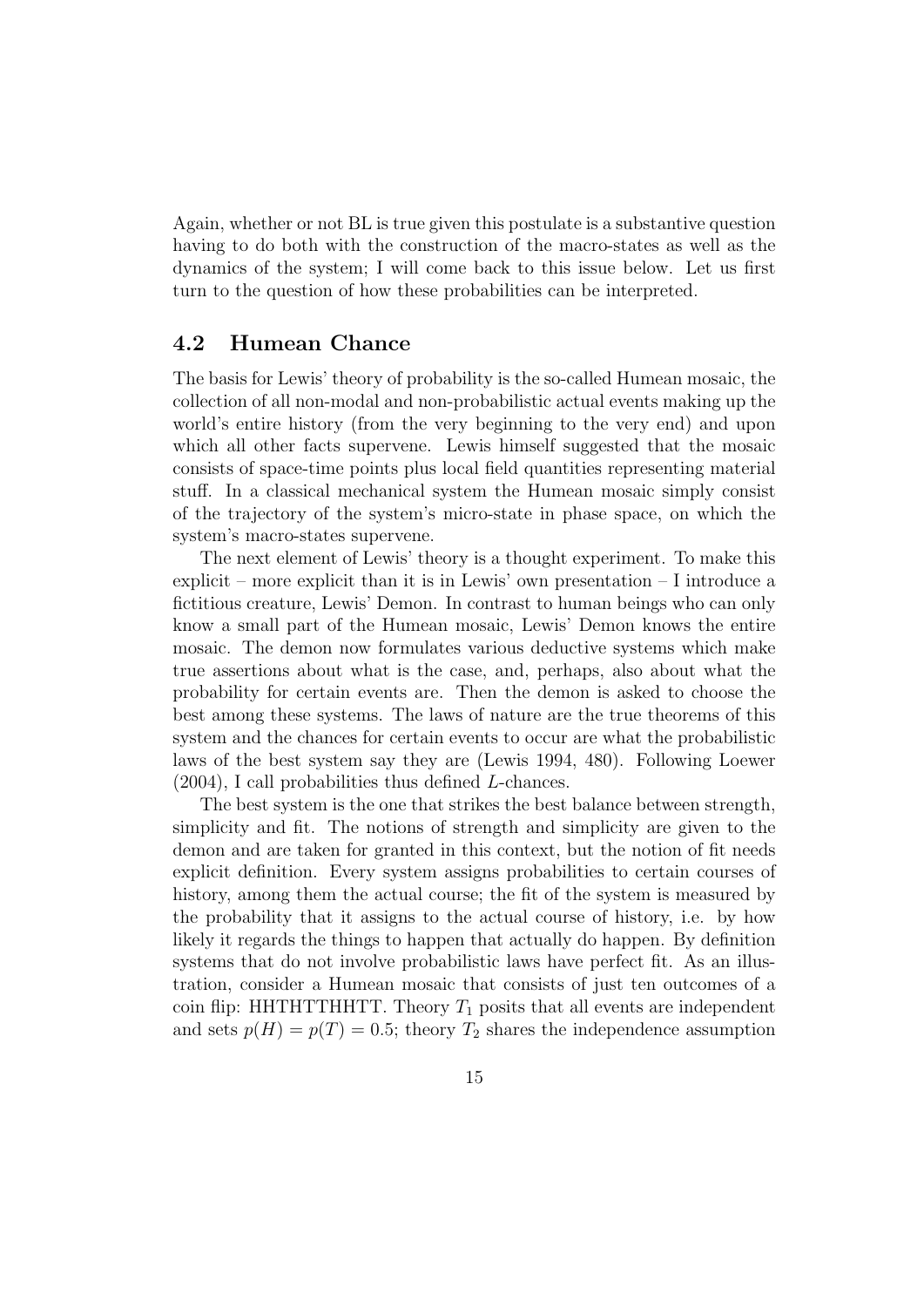but posits  $p(H) = 0.9$  and  $p(T) = 0.1$ . It follows that  $T_1$  has better fit than  $T_2$  because  $(0.5)^{10} > (0.1)^5 (0.9)^5$ .

Loewer's suggestion is that BSM as introduced above – the package of classical mechanics, PH and PHSP – is a putative best system of the sort just described and that PHSP probabilities can therefore be regarded as Humean chances:

'Recall that (in Albert's formulation) the fundamental postulates of statistical mechanics are fundamental dynamical laws (Newtonian in the case of classical statistical mechanics), a postulate that the initial condition was one of low entropy, and the postulate that the probability distribution at the origin of the universe is the microcanonical distribution conditional on the low entropy condition. The idea then is that this package is a putative Best System of our world. The contingent generalisations it entail are laws and the chance statements it entails give the chances. It is simple and enormously informative. In particular, it entails probabilistic versions of all the principles of thermodynamics. That it qualifies as a best system for a world like ours is very plausible. By being part of the Best System the probability distribution earns its status as a law and is thus able to confer lawfulness on those generalisations that it (together with the dynamical laws) entails.' (Loewer 2001, 618; cf. 2004, 1124)

There is an obvious problem with this view, namely that it assigns nontrivial probabilities (i.e. ones that can have values other than 0 and 1) to events within a deterministic framework, which Lewis himself thought was impossible (1986, 118). Loewer claims that Lewis was wrong on this and suggests that introducing probabilities via initial conditions solves the problem of reconciling determinism and chance:

'[...] while there are chances different from 0 and 1 for possible initial conditions the chances of any event A after the initial time will be either 1 or 0 since A's occurrence or non-occurrence will be entailed by the initial state and the deterministic laws. However, we can define a kind of dynamical chance which I call 'macroscopic chance'. The macroscopic chance at t of event A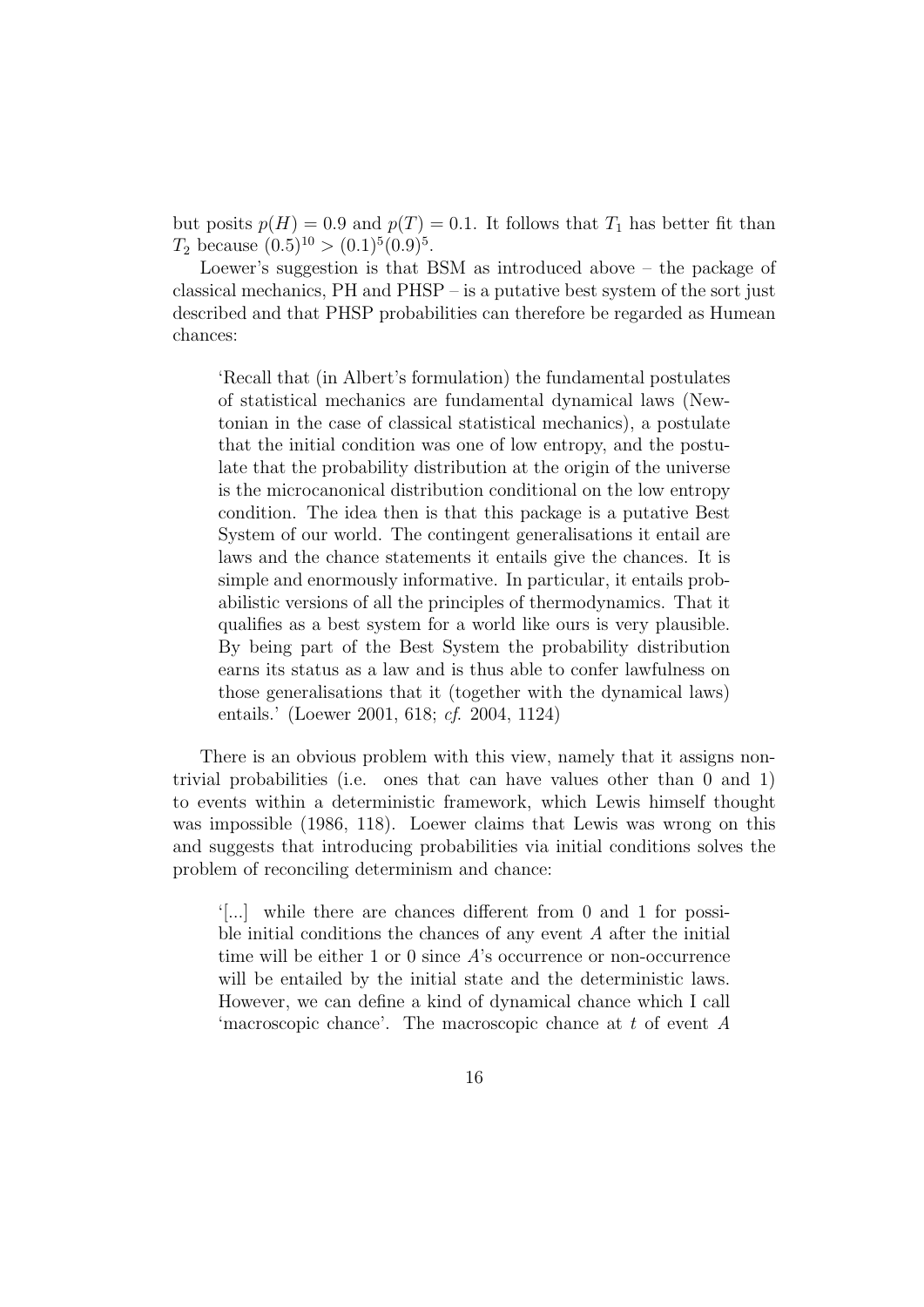is the probability given by starting with the micro-canonical distribution over the initial conditions and then conditionalising on the entire macroscopic history of the world (including the low entropy postulate) up until t.  $[\dots]$  this probability distribution is completely compatible with deterministic laws since it concerns only the initial conditions of the universe.' (Loewer 2001, 618-19; cf. 2004, 1124)

Loewer does not tell us what exactly he means by 'a kind of dynamical chance', in what sense this chance is macroscopic, how its values are calculated, and how it connects to the technical apparatus of SM. I will now present how I think this proposal is best understood and show that, on this reading, Loewer's 'macroscopic chances' coincide with PHSP as formulated above.

As above, I take the system's state at  $t > t_0$  to be the macro-state  $M_t$ . We now need to determine the probability of the event 'being in set  $A \subseteq \Gamma_{M_t}$  at time t'. As I understand it, Loewer's proposal falls into two parts. The first is that the probability of an event at a time  $t$  is 'completely determined' by the probability of the corresponding event at time  $t_0$ ; that is, the probability of the event 'being in set A at time t',  $p_t(A)$ , is equal to the probability of 'being in set  $A_0$  at time  $t_0$ ' where  $A_0$  is, by definition, the set that evolves into  $A$  under the dynamics of the system after time  $t$  has elapsed. Formally,  $p_t(A) = \mu_0(A_0) = \mu_0(\phi_{t_0-t}(A))$ , where  $\mu_0$  is the microcanonical distributino over the Past State, i.e.  $\mu_0(\cdot) = \mu(\cdot \cap \Gamma_{M_p})/\mu(\Gamma_{M_p})$ 

The second part is 'conditionalising on the entire macrosccopic history of the world  $\left[\ldots\right]$  up to time t. Loewer does not define what he means by 'macroscopic history', but it seems natural to take a macro-history to be a specification of the system's macro-state at *every* instant of time between  $t_0$  and t. A possible macro-history, for instance, would be that system is in macro-state  $M_1$  during the interval  $[t_0, t_1]$ , in  $M_5$  during  $(t_1, t_2]$ , in  $M_7$ during  $(t_2, t_3]$ , etc., where  $t_1 < t_2 < t_3 < \dots$  are the instants of time at which the system changes from one macro-state into another. What we are now expected to calculate is the probability of 'being in set A at time t' given the system's macro-history. Let  $Q_t$  be the set of all micro-states in  $\Gamma_{M_t}$  that are compatible with the entire past history of the system; i.e. it is the set of all  $x \in \Gamma_{M_t}$  that lie on trajectories that for every t were in the  $\Gamma_{M_k}$  corresponding to the *actual* macro-state of the system at  $t$ . The sought-after conditional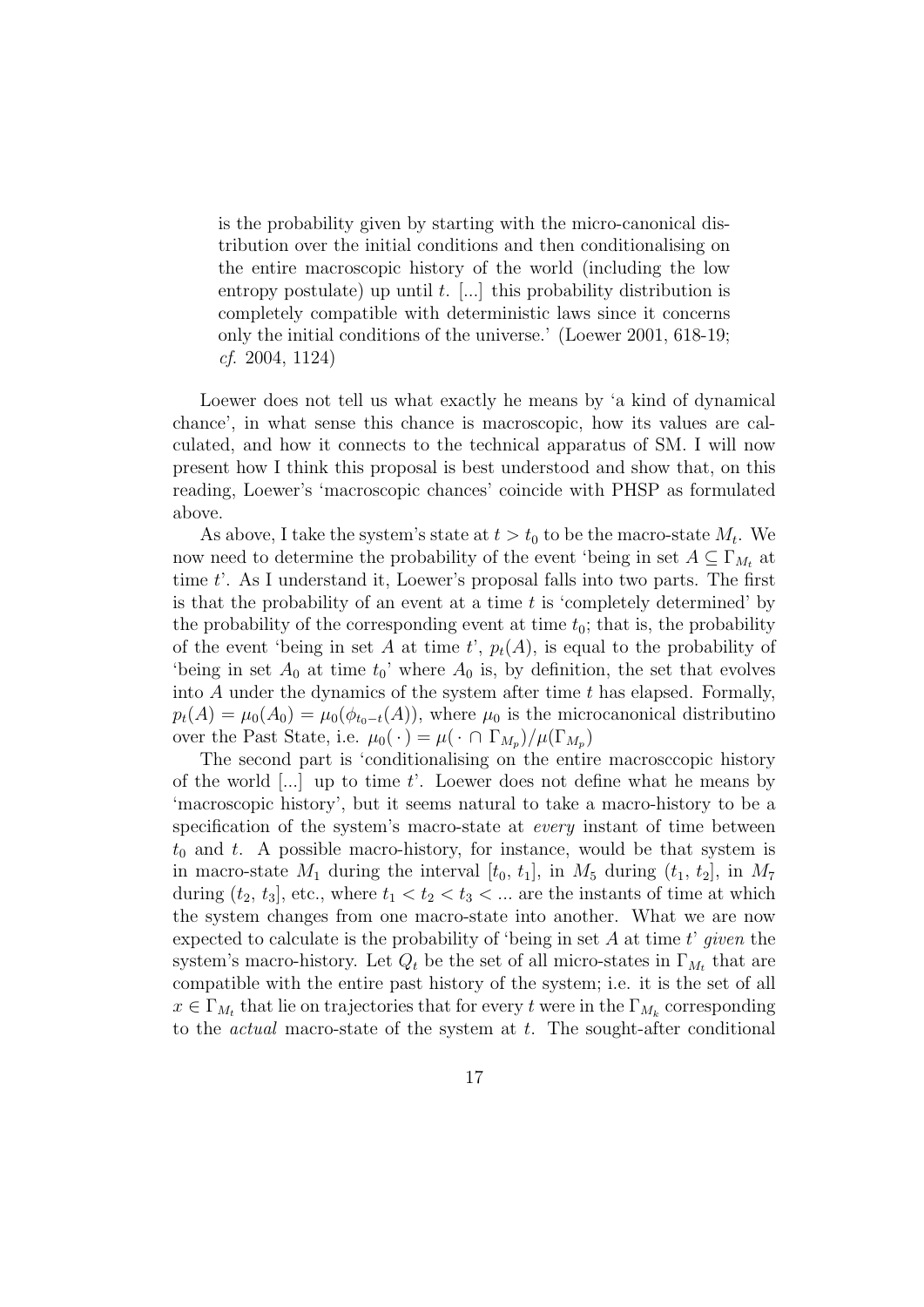probability then is  $p_t(A|Q_t) = p_t(A \& Q_t)/p_t(Q_t)$ , provided that  $p_t(Q_t) \neq 0$ , which, as we shall see, is the problematic condition.

Putting these two parts together we obtain the fundamental rule introducing L-chances for deterministic systems, which I call the L-chance statistical postulate (LSP):

Let  $M_t$  be the system's macro-state at time t. SP is valid for the Past State  $M_p$ , which obtains at  $t_0$ . For all times  $t > t_0$  the probability that the system's micro-state lies in A is

$$
p_t(A|Q_t) = \frac{\mu_0(\phi_{t_0-t}(A \cap Q_t))}{\mu_0(\phi_{t_0-t}(Q_t))},\tag{8}
$$

where  $Q_t$  is the subset of  $M_t$  of micro-states compatible with the entire past history of the system and, again,  $\mu_0(\cdot) = \mu(\cdot \cap$  $\Gamma_{M_p})/\mu(\Gamma_{M_p}).$ 

The crucial thing to realise now is that due to the conservation of the Liouville measure the expression for the conditional probability in PHSP can be expressed as  $p_t(A | R_t) = \mu(\phi_{t_0-t}(A \cap R_t))/\mu(\phi_{t_0-t}(R_t))$ . Trivially, we can substitute  $\mu_0$  for  $\mu$  in this expression which makes it is formally equivalent to Equation 8. Hence PHSP can be interpreted as attributing probabilities to events at  $t > t_0$  solely on the basis of the microcanonical measure over the initial conditions, which is what Loewer needs.

However, the equivalence of PHSP and LSP is only formal because there is an important difference between  $Q_t$  and  $R_t$ :  $R_t$  only involves a conditionalisation on PH, while  $Q_t$  contains the *entire* past history. This difference will be important below.

#### 4.3 Problems with Fit

Loewer claims that BSM as introduced above is the system that strikes the best balance between simplicity, strength and fit. Trivially, this implies that it can be ranked along these three dimensions. Simplicity and strength are no more problematic in SM than they are in any other context and I shall therefore not discuss them further here. The problematic concept is fit.

The fit of a theory is measured in terms of the probability it assigns to the actual course of history. But what history? Given that L-chances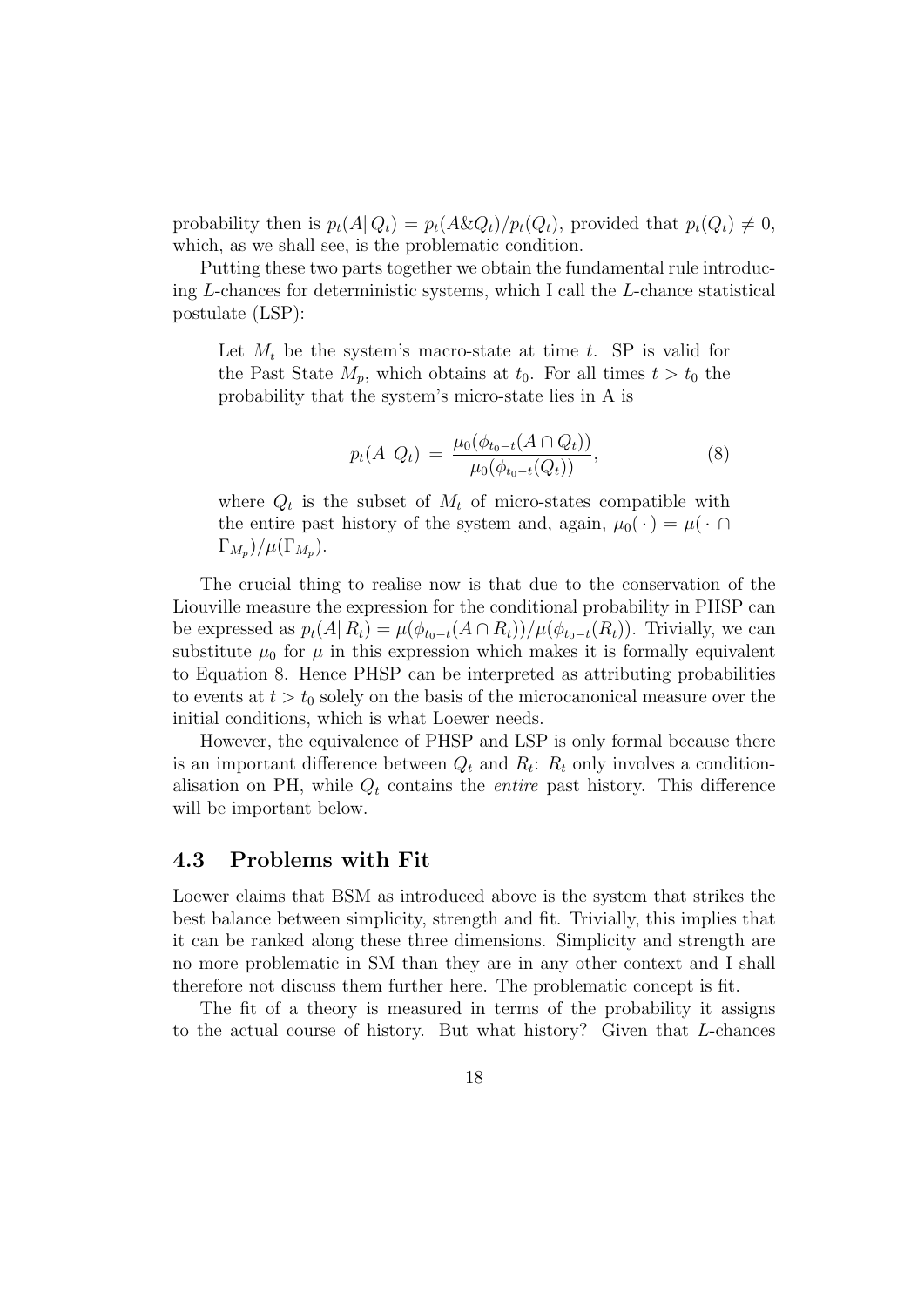are calculated using the Lebesgue measure, which assigns measure zero to any trajectory, they do not lead to a non-trivial ranking of micro histories (trajectories in Γ). The right choice seems to be to judge the fit of theory with respect to the system's macro-history.

What is the probability of a macro-history? A first answer to this question would be to simply use Equation (8) to calculate the probability of a macro state at each instant of time and then multiply them all, just as we did in the above example with the coins (with the only difference the probabilities are now not independent any more, which is accounted for in Equation 8). Of course, this is plain nonsense. There is an uncountable infinity of such probabilities and multiplying an uncountable infinity of numbers is an illdefined operation. Determining the probability of a history by multiplying probabilities for the individual events in the history works fine as long as the events are discrete (like coin flips) but if fails when we have a continuum.

Maybe this was too crude a stab at the problem and when taking the right sorts of limits things work out fine. Let us discretise time by dividing the real axis into small intervals of length  $\delta$ , then calculate the probabilities at the instants  $t_0$ ,  $t_0+\delta$ ,  $t_0+2\delta$  etc., multiply them (there are only countably many now), and then take the limit  $\delta \to 0$ . This would work if the  $p_t(A|Q_t)$ depended in a way on  $\delta$  that would assure that the limit exists. This is not the case. And, surprisingly, the problem does not lie with the limit. It turns out that for all  $t > t_1$  (i.e. after the first change of macro-state), the  $p_t(A|Q_t)$ do not exist because  $Q_t$  has measure zero, and this irrespective of  $\delta$ . This can be seen as follows. Take the above example of a macro-history and consider an instant  $t \in (t_1, t_2]$  when the system is in macro-state  $M_5$ . To calculate the probability of the system being in  $M_5$  at t we need to determine  $Q_t$ , the set of all micro-states in  $\Gamma_{M_5}$  compatible with the past macro history. Now, these points must be such that they were were in  $M_1$  at  $t_1$  and in  $M_5$  just an instant later (i.e. for any  $\varepsilon > 0$ , at  $t_1 + \varepsilon$  the system's state is in  $\Gamma_{M_5}$ ). The mechanical systems we are considering have global solutions (or at least solutions for the entire interval  $[t_0, t_f]$ , where  $t_f$  is the time when the system ceases to exist) and trajectories in such systems have finite phase velocity; that is, a phase point  $x$  in  $\Gamma$  cannot cross a finite distance in no time. From this it follows that the only points that satisfy the condition of being in  $M_1$  at  $t_1$  and in  $M_5$  just instant later are the ones that lie exactly on the boundary between  $M_1$  and  $M_5$ . But the boundary of a 6n dimensional region is 6n – 1 dimensional and has measure zero. Therefore  $Q_t$  has measure zero for all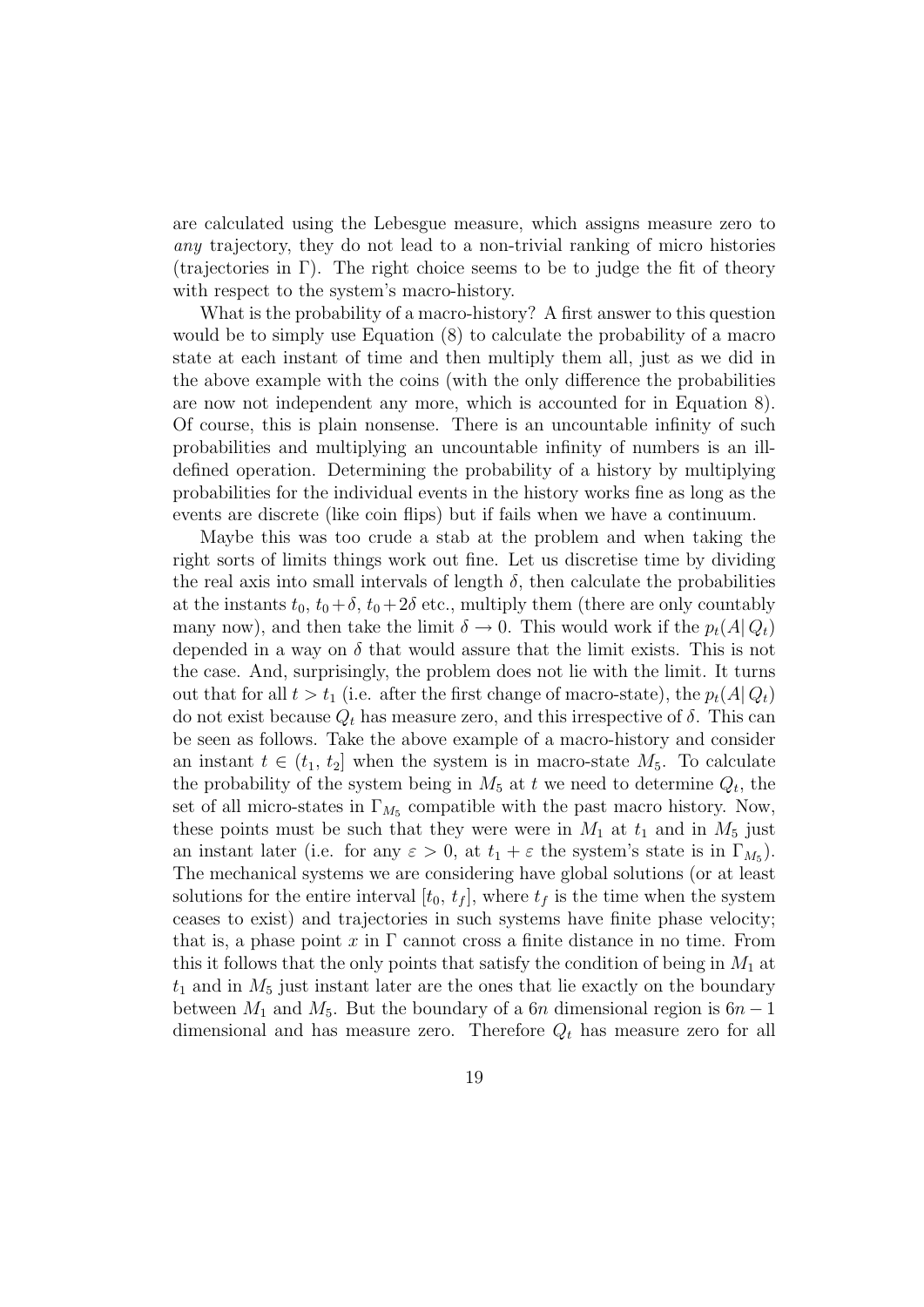$t > t_1$ , and accordingly  $p_t(A|Q_t)$  does not exist for  $t > t_1$ , no matter what A. Needless to say, this renders the limit  $\delta \to 0$  obsolete.

The source of these difficulties seems to be Loewer's requirement that we conditionalise on the entire macro-history of the system. This suggests that the problem can be solved simply by reverting back to Albert's algorithm, which involves only conditionalising on PH. Unfortunately the hope that this would make the problems go away is in vein. First, Loewer seems to be right that we need to conditionalise on the entire macro-history when calculating the fit of a system. Fit is defined as the probability that the system attributes to the entire course of actual history and hence the probability of an event at time  $t$  must take the past into account. It can turn out to be the case that the evolution of a system is such that this probability of an event at  $t$  is independent of (large parts of the) past of the system, in which case we need not take the the past into account. But if certain conditional probabilities do not exist given the system's past, we cannot simply 'solve' the problem by ignoring it.

Second, even if one could somehow convincingly argue that conditionalising on the entire past is indeed the wrong thing to do, this would not be the end of the difficulties because another technical problem arises, this time having to do with the limit. As above, let us discretise time by dividing the real axis into small intervals of length  $\delta$  and calculate the relevant probabilities at the instants  $t_0$ ,  $t_0 + \delta$ ,  $t_0 + 2\delta$  etc. The relevant probabilities are of the form  $p(t', t'') := p(M_j \text{ at } t' | M_i \text{ at } t' \& M_p \text{ at } t_0), \text{ where } t' \text{ and } t'' \text{ are two consecutive.}$ tive instances on the discrete time axis (i.e.  $t'' > t'$  and  $t'' - t' = \delta$ ), and  $M_i$ and  $M_j$  are the system's macro-states at  $t'$  and  $t''$  respectively. Calculating these probabilities using PHSP we find:

$$
p(t', t'') = \frac{\mu[\phi_{t'-t''}(\Gamma_{M_j}) \cap \Gamma_{M_i} \cap \phi_{t'-t_0}(\Gamma_{M_p})]}{\mu[\Gamma_{M_i} \cap \phi_{t'-t_0}(\Gamma_{M_p})]}.
$$
\n(9)

These probabilities exist and we then obtain the probability of the actual course of history by plugging in the correct  $M_i$ 's and multiply all of them.

The next step is to take the limit  $\delta \to 0$ , and this is where things go wrong. We need to distinguish two cases. First, the system is in the same macrostate at t' and t'' (i.e.  $M_i = M_j$ ). In this case it  $\lim_{\delta \to 0} p(t', t'') = 1$  because  $\lim_{\delta \to 0} \phi_{t'-t''}(\Gamma_{M_i}) = \Gamma_{M_i}$ . Second, the system is in two different macro-states at t' and t''. In this case  $\lim_{\delta \to 0} p(t', t'') = 0$  because  $\lim_{\delta \to 0} \phi_{t'-t''}(\Gamma_{M_j}) =$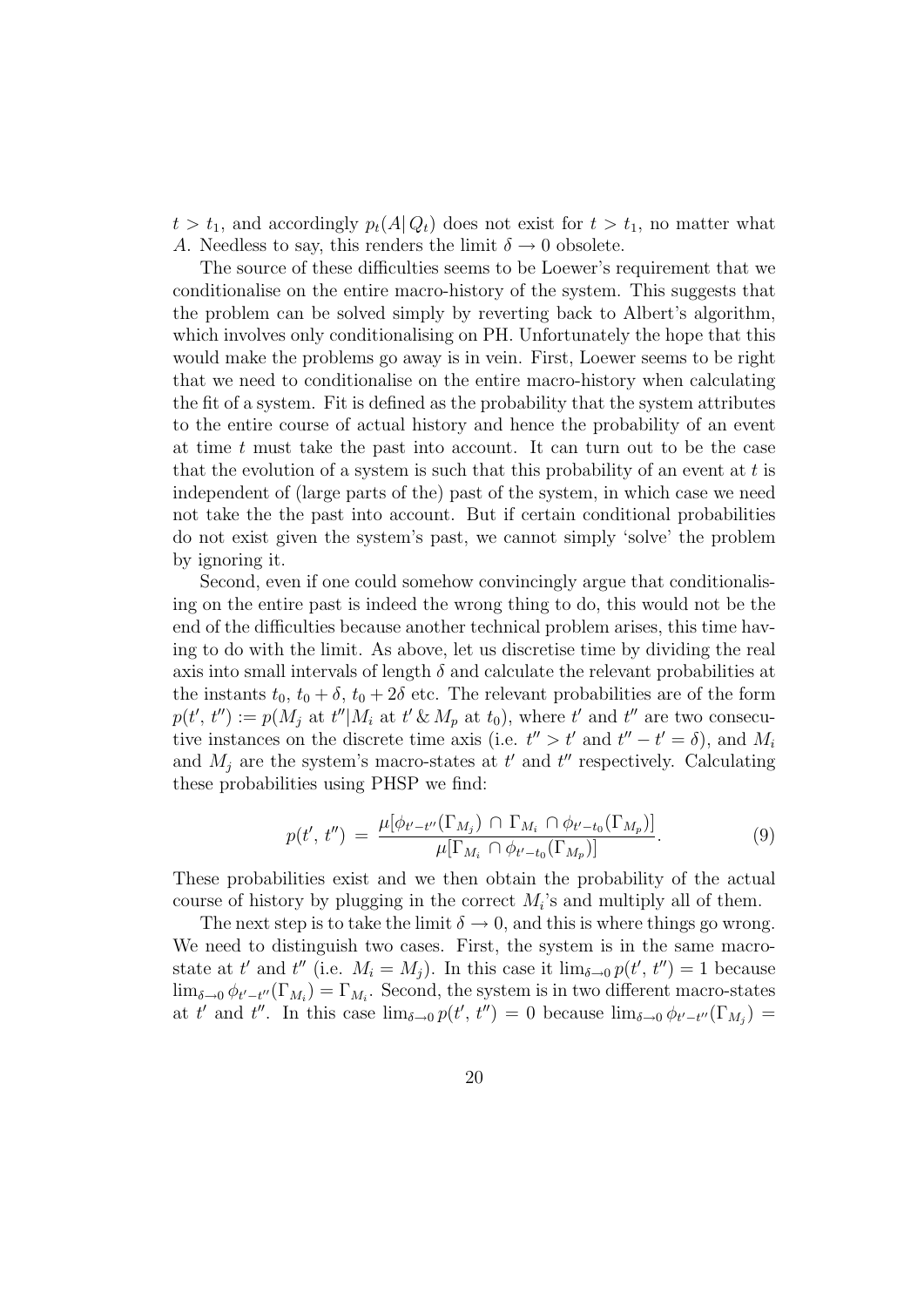$\Gamma_{M_j}$  and, by definition,  $\Gamma_{M_j} \cap \Gamma_{M_i} = \emptyset$ . Hence the product of all these probabilities always comes out zero in the limit, and this for any phase flow  $\phi$  and for any macro-history that involves at least one change of macro-state (i.e. for any macro history in which the system ever assumes a state other than the past state). Fit, calculated in this way, fails to put different systems into a non-trivial fit ordering and is therefore useless.

The moral to draw from this is that we should not take the limit and calculate fit with respect to a finite number of instants of time; that is, we should calculate fit with respect to a discrete macro history (DMH) rather than a continuous one. By a DMH I mean a specification for a finite number of instants of time  $t_0 =: \tau_0 \leq \tau_1 \leq ... \leq \tau_{j-1} \leq \tau_j := t_f$  (which can but need not be equidistant as the ones we considered above) of the system's macro-state at these instants:  $M_p$  at  $\tau_0$ ,  $M_{\tau_1}$  at  $\tau_1$ ,  $M_{\tau_2}$  at  $\tau_2$ , ...,  $M_{\tau_j}$  at  $\tau_{j-1}$ and  $M_{\tau_j}$  at  $\tau_j$ , where the  $M_{\tau_i}$  the system's macro state at time  $\tau_i$ .<sup>13</sup>

Before discussing the consequences of this move further, let me point out that once we go for this option, the seeming advantage of conditionalising only on PH rather than the past history evaporates. If we only consider, the system's macro-states at discrete times,  $Q_t$  no longer needs to have measure zero. As a result, the probabilities introduced in Equation (8) are well defined. So, conditinalising on the entire past is no problem as long as the relevant history is discrete.

How could we justify the use of a discrete rather than a continuous macrohistory? We are forced into conditionalising over a continuum of events by the conjunction of three elements:  $(1)$  the posit that time is continuous,  $(2)$ the assumption that the transition from one macro-state to another one takes place at a precise instant, (3) the posit that fit has to be determined with respect to the entire macro-history of the system. We have to give up at least one of these to justify the use of a discrete rather than a continuous macro-history. The problem is that all three elements either seem reasonable or are deeply entrenched in the theory and cannot be renounced without far-reaching consequences.

The first option, discretising time, would solve the problem because if we assume that time is discrete the macro-history is discrete too. The problem with this suggestion is that it is *ad hoc* (because time in classical mechanics is

<sup>&</sup>lt;sup>13</sup>I assume *i* to be finite. There is a further problem with infinite sequences (Elga 2004). The difficulties I discuss in this section and the next are independent of that problem.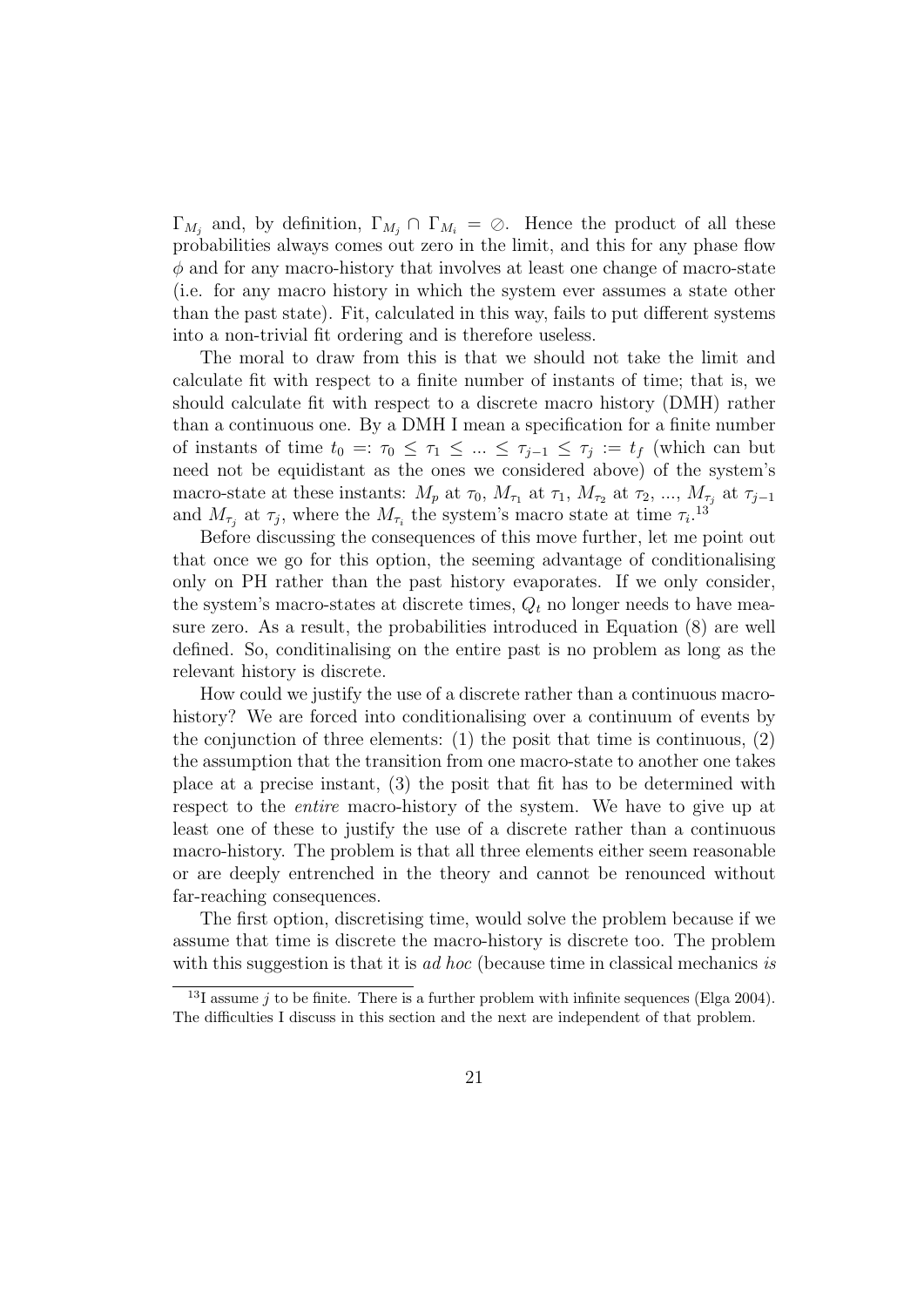continuous), and therefore defeats the purpose of SM. If we believe that classical mechanics is the fundamental theory governing the micro constituents of the universe and set out to explain the behaviour of the universe in terms of its laws, not much seems to be gained if such an explanation can only be had at the expense of profoundly modifying these laws.

The second suggestion would be to allow for finite transition times between macro-states, i.e. allowing for there to be periods during which it is indeterminate in which macro-state the system is. Given that states move with finite phase velocity, this would amount to introducing 'transition zones', i.e. 'belts' between different  $\Gamma_{M_k}$  consisting of micro-states which neither belong to one nor the other macro-state. This suggestion is not without merit as one could argue that sharp boundaries between macro-states are indeed a mathematical idealisation that is ultimately unjustifiable from a physics perspective. However, giving up the assumption that the  $\Gamma_{M_k}$  have sharp boundaries and together form a partition of  $\Gamma_E$  would amount to a serious change in SM itself, and it would remain to be seen whether a theory based on this assumption turns out to be workable.

The third option denies that we should conditionalise on the *complete* macro-history. The idea is that even though time at bottom is continuous, the macro-history takes record of he system's macro-state only at discrete instants and is oblivious about what happens between these. This is at once the most feasible and the most problematic suggestion. It is feasible because it does not require revisions in the structure of the theory. It is problematic because we have given up the notion that the fit of a theory has to be best with respect to the complete history of the world, and replaced it with the weaker requirement that fit be best for a partial history.<sup>14</sup> From the point of view of Lewis' theory this seems unmotivated. Fit, like truth, is a semantic concept characterising the relation between the theory and the world, and if the Humean mosaic has continuous events in it there should still be a matter of fact about what the fit of the theory is.

Moreover, even if one is willing to believe that a discrete version of fit is satisfactory, it is not clear whether this leads to useful results. Depending on which particular instants of time one chooses to measure fit, one can get

<sup>14</sup>And mind you, the point is not that the fit of the full history is in practice too complicated to calculate and we therefore settle for a more tractable notion; the point is that the fit of a complete macro-history is simply not defined because the relevant conditional probabilities do not exist.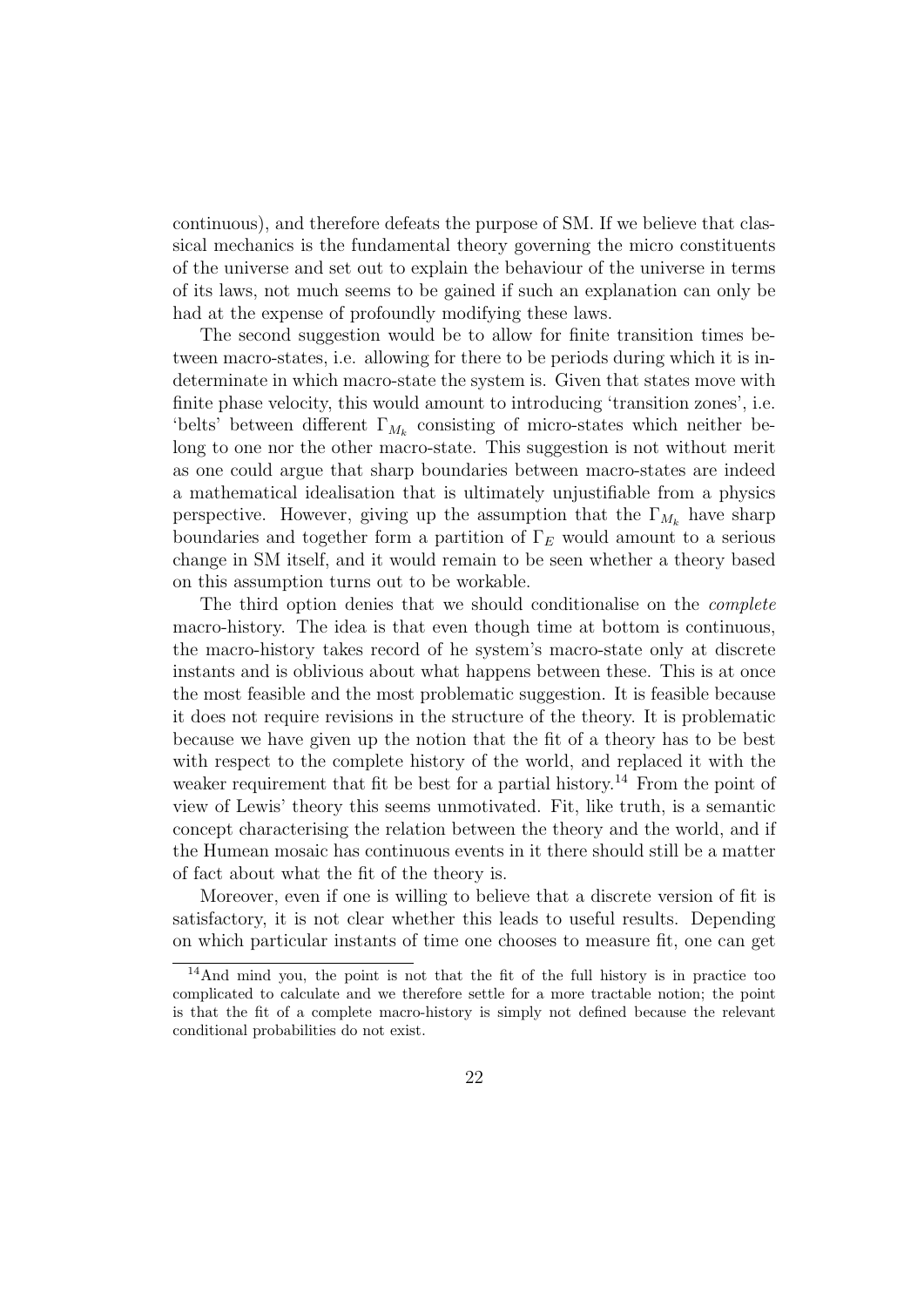widely different results. These would be useful only if it was the case that the fit rankings came out the same no matter the choice of instants. There is at least a question whether this is the case.

#### 4.4 The Putative Best System Is Not the Best System

I now assume, for the sake of argument, that the use of a DMH to calculate fit can be defended in one way or another. Then a further problem emerges: the package consisting of Hamiltonian Mechanics, PH and PHSP in fact is not the best system. The reason for this is that we can always improve the fit of a system if we choose a measure that, rather than being uniform over  $\Gamma_{M_p}$ , is somehow peaked over those initial conditions that are compatible with the entire DMH.

Let us make this more precise. As above, I first use Loewer's scheme and then discuss how conditionalising à la Albert would change matters. The probability of the DMH is  $p(DMH) = p_{\tau_0}(A_{\tau_0}|Q_{\tau_0})...p_{\tau_{j-1}}(A_{\tau_{j-1}}|Q_{\tau_{j-1}}),$ where the  $A_{\tau_i}$  are those subsets of  $M_{\tau_i}$  that evolve into  $M_{\tau_{i+1}}$  under the evolution of the system between  $\tau_i$  and  $\tau_{i+1}$ . One can then prove that

$$
p(DMH) = \mu_0[\Gamma_p \cap \phi_{\tau_0 - \tau_1}(\Gamma_1) \cap \dots \cap \phi_{\tau_0 - \tau_j}(\Gamma_j)] \tag{10}
$$

where  $\Gamma_p := \Gamma_{M_p}$  and  $\Gamma_i := \Gamma_{M_{\tau_i}}$  for  $i = 1, ..., j$ . Now define  $N := \Gamma_p \cap$  $\phi_{\tau_0-\tau_1}(\Gamma_1)\dots\phi_{\tau_0-\tau_j}(\Gamma_j)$ . The fit of system is measured by the probability that it assigns to the actual DMH, which is given by Equation (10). It is a straightforward consequence of this equation that the fit of a system can be improved by replacing  $\mu_0$  by a measure  $\mu_P$  that is peaked over N, i.e.  $\mu_P(N) > \mu_0(N)$  and  $\mu_P(\Gamma_p \setminus N) < \mu_0(\Gamma_p \setminus N)$  while  $\mu_P(\Gamma_p) = \mu_0(\Gamma_p)$ . Fit becomes maximal (i.e.  $p(DMH) = 1$ ) if, for instance, we choose the measure  $\mu_N$  that assigns all the weight to N and none to  $\Gamma_p\backslash N: \mu_N(A) := k\mu_0(A\cap N),$ for all sets  $A \subseteq \Gamma_p$  and  $k = 1/\mu_0(N)$  (provided that  $\mu_0(N) \neq 0$ ). Trivially, N contains the actual initial condition of the unverse. A simpler and more convenient distributions that yields maximal fit is a Dirac delta function over the actual initial condition.

If there is such a simple way to improve (and even maximise) fit, why does the demon not provide us with a system comprising  $\mu_N$  or a delta function? Coming up with such a system is not a problem for the demon, as, by assumption, he knows the entire Humean mosaic, which contains the exact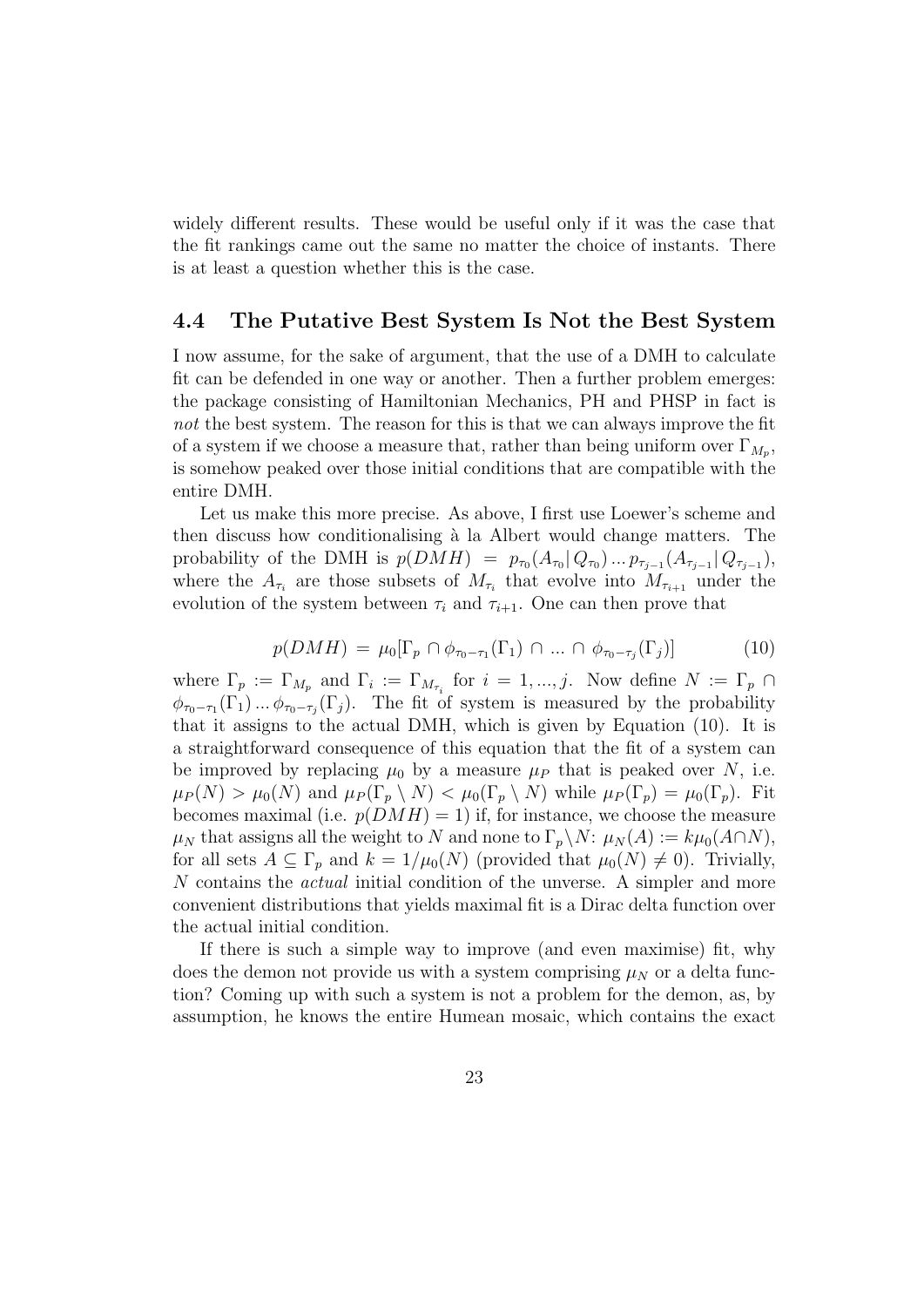initial condition. One reason to prefer  $\mu_0$  to other measures might be that these make the system less simple and that this loss in simplicity is not compensated by a corresponding gain in fit and strength. This seems implausible. Handling  $\mu_N$  or a dirac delta function rather than  $\mu_0$  does not render the system much more complicated while the gain in fit is considerable. Hence simplicity does not seem to provide reason to prefer  $\mu_0$  to other measures that have better fit.

To this one might reply that the gain in fit is not, as the above argument assumes, considerable.<sup>15</sup> In fact, so the argument goes, the system has already extremely good fit and fiddling around with the measure would result at best in a small improvement of fit; and this small improvement is not enough to compensate the loss in simplicity. Therefore, the system containing  $\mu_0$  is the best system after all.

This reply draws our attention to an important point, namely the absence of a specification in the putative best system of the Hamiltonian of the universe.<sup>16</sup> Assume that the macro history of the universe is indeed TD-like in that the entropy increases most of the time. Why then should we assume that the system consisting of Hamiltonian mechanics, PH and either PHSP or LSP has good fit? Whether or not this is the case depends on the dynamical properties of the Hamiltonian of the system. The phase flow  $\phi$  – the solution of the equations of motion – explicitly occurs both in Equations (7) and (8) and hence whether these probabilities come out such that the the system has good fit with the actual history depends on the properties of  $\phi$ . In fact, we cannot calculate any probabilities at all if we don't have  $\phi$ ! Without a phase flow both PHSP and LSP remain silent and it is absolutely essential that we are told what  $\phi$  to plug into the probabilistic algorithms if we want to obtain any results at all. So it is somewhat puzzling that Loewer does not say anything about  $\phi$  at all and Albert (2000, 96) completely passes

<sup>15</sup>Thanks to Eric Winsberg for a helpful discussion on this issue.

<sup>16</sup>Albert and Loewer regard Newtonian rather than Hamiltonian mechanics as part of the best system. Newtonian mechanics has a wider scope that Hamiltonian mechanics in that it allows also for dissipative force functions. However, such force functions do not occur in SM, where forces are assumed to be conservative. But the motions to which such forces give rise are more elegantly described by Hamilton mechanics. Hence I keep talking about Hamiltonian mechanics in what follows, which is not a drawback because the problems I describe would only be aggravated by considering full-fledged Newtonian mechanics.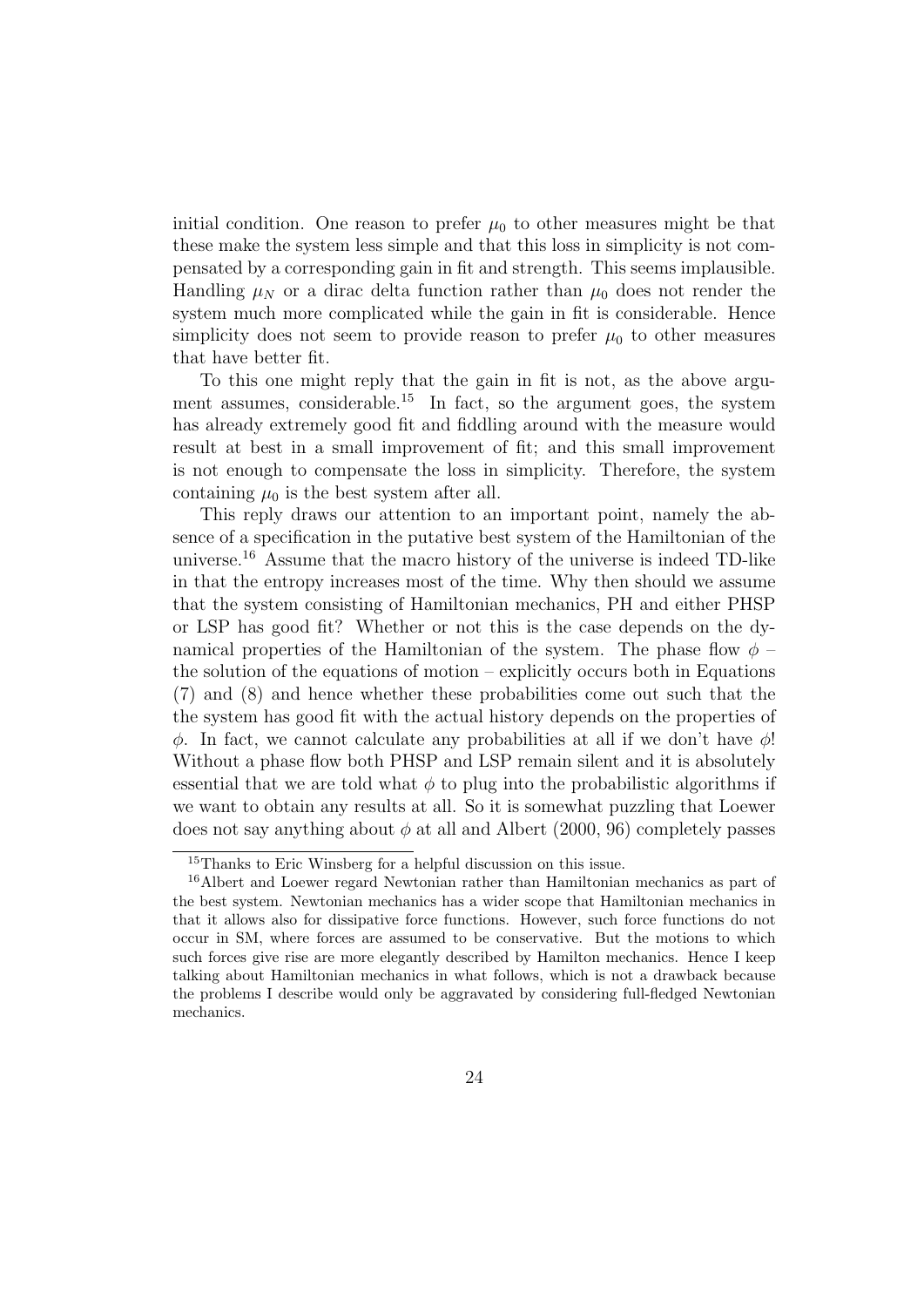over it in his definitive statement of his view (he says something about it at another place; I come back to this below).

We are now faced with the situation that we have to plug some  $\phi$  into to either PHSP or LSP in order to make predictions, and at the same time we are not told anything about which  $\phi$  to take. One way out of this predicament would be to assume that any  $\phi$  would do. That is, the claim would be that every classical system with PH and either PHSP or LSP behaves in such a way that the actual history comes out having high fit. This, however, is wrong. Whether a system behaves in this way, and whether the system has good fit with the actual history of the world, essentially depends both on the dynamics of the system and the structure of the macro-regions. Some Hamiltonians don't give rise to an approach to equilibrium at all (e.g. a system of harmonic oscillators), and others may have constants of motion whose invariant surfaces prevent the system from moving into certain regions of phase space into which it would have to move for the macro-history to be what it is.

Hence, the best system cannot possibly consist only of the above three elements; it also has to contain a specification of the macro-state structure and a Hamiltionian (from which we obtain  $\phi$  by solving the equations of motion). If we assume the macro-state structure to be given by the combinatorial argument, then the challenge is to present a Hamiltonian (or a class of Hamiltonians) for which the fit of the system is high. How would such Hamiltonian look like?

Two criteria emerge from Albert's discussion. The first and obvious condition is that  $\phi$  must be such that the probabilities calculated using PHSP come out hight. The second, somewhat more involved, requirement is that  $\phi$ be such that 'abnormal' microstates (i.e. ones that lead to un-thermodynamic behaviour) are scattered in tiny clusters all over the macro-regions (2000, 67, 81-85). The motivation for this condition is subtle and need not occupy us here; a detailed discussion can be found in Winsberg (2004a). Two things about these conditions are remarkable. First, Albert's discussion of these conditions suggest that they are technicalities that at some point have to be stated for completeness' sake and then can be put aside; in other words, his discussion suggests (although he does not say this explicitly) that these are simple conditions that hold true in all classical systems and once this fact is noticed we do not have to worry about them any more. This might explain why neither of them is mentioned in the final statement of his view (2000,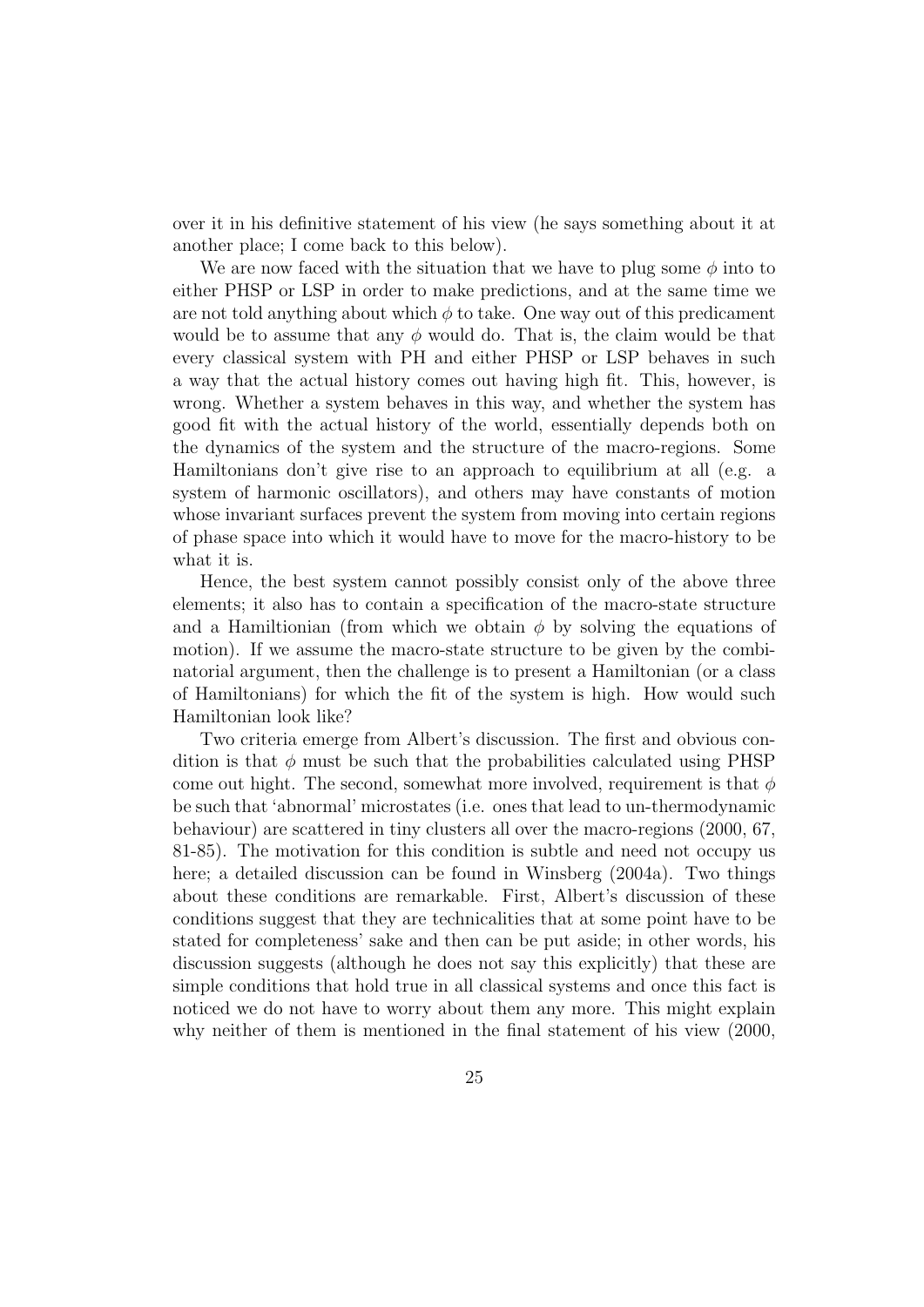96). This is misleading. These conditions are extremely special and many phase flows do not satisfy them. So it is very much an open question whether the Hamiltonians of those systems – in particular the universe as a whole – to which SM reasoning is applied satisfy these requirements.

To this one might reply that there is a sort of a transcendental argument for the conclusion that the Hamiltonian of the universe indeed must belong to this class of Hamiltonians, because if it did not then the universe simply would not be what it is and thermodynamics would not be true in it. The problem, and this is the second point, with this suggestion is that even if this argument was sound, it would not solve the original problem, namely that we cannot calculate any probabilities at all if we don't have  $\phi$ . The fact that the Hamiltonian of the universe satisfies all required criteria does not tell us what this Hamiltonian – or the phase flow  $\phi$  associated with it – is, and as long as we don't have the Hamiltonian we simply cannot use either PHSP or LSP. Hence a system that does not contain the Hamiltonian of the universe is not really a system at because the probabilistic algorithms require the phase flow  $\phi$  of the universe to be given.

As it stands we don't know what  $\phi$  is and hence the package of classical meachanics, PH and either PHSP or LSP fails to produce any predictions at all. But assume now, again for the sake of argument, that we somehow manage to get hold of the Hamiltonian (and can also solve the equations of motion so that we obtain  $\phi$ ). We could then say that the best system consists of Hamiltonian mechanics including the Hamiltonian of the universe, PH, the mocrostate structure given by the combinatorial argument and a probabilistic algorithm. Before we can make this suggestion definitive we need to settle the question of which probabilistic algorithm to include. PHSP or LSP? There is again a trade-off between simplicity and fit. On the one hand, PHSP is simpler than LSP because conditionalising on just the past state is simpler than conditionalising on the entire discrete macro history up to time  $t$ . On the other hand, LSP will generally yield better predictions than PHSP and hence make the system stronger. Whether on balance PHSP or LSP is the better choice depends, again, on  $\phi$ . It might be that the dynamics is so friendly that  $R_t$  and  $Q_t$  coincide, in which case PHSP is preferable on the grounds of simplicity. If this is not the case, then LSP may well be the better choice. Depending which one comes out as striking the better balance, we add either PHSP or LSP to the above list. This then is our putative system.

Before raising a more fundamental objection against the view that the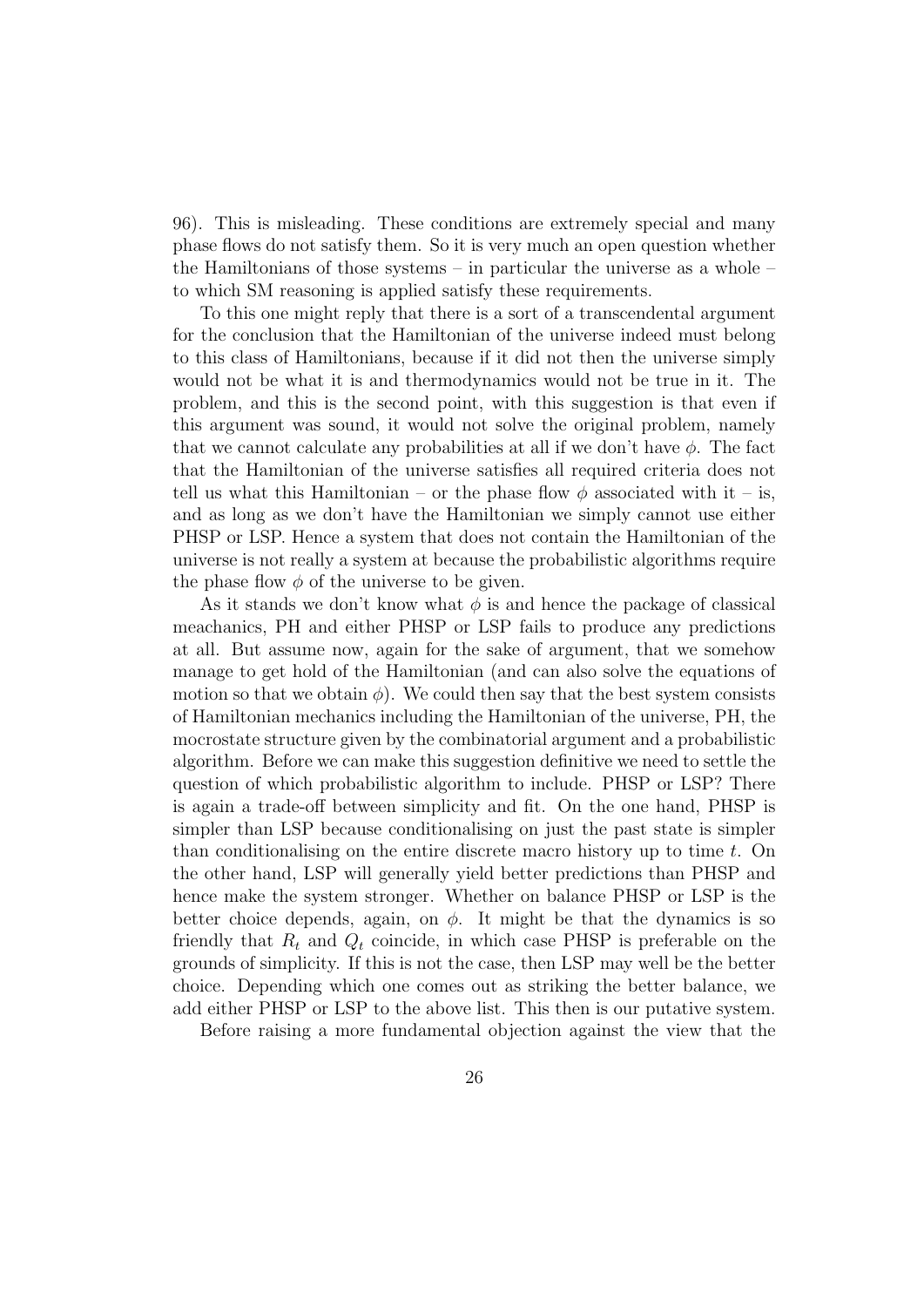above quintet is a best system in the relevant sense, let me voice some scepticism about this line of defence against the original charge that fit can always be improved by substituting  $\mu_0$  by a measure like  $\mu_N$ . The past state is defined *solely* via the value of some relevant macro parameters and the corresponding macro-region,  $\Gamma_{M_p}$ , consists of all micro-states that are compatible with these values. In particular no facts about the behaviour of the  $x \in \Gamma_{M_p}$ under the time evolution of the system is made. Now it would be something of a miracle if the overwhelming majority points (relative to the Lebesgue measure) in a set thus defined would be the initial conditions of trajectories that are compatible with the actual course of history. We would have to have a very good and very special reason to assume that this is the case, and so far we do not have such a reason. And I doubt that there there are. For the approach to equilibrium to take place the system needs to be chaotic in some way<sup>17</sup>, and such system involve divergence of nearby trajectories. For this reason it is plausible to assume that different  $x$  in  $\in \Gamma_{M_p}$  evolve into very different parts of phase space and thereby move through very different macro-regions, and hence give rise to different macro-histories. And for this reason using  $\mu_N$  rather than  $\mu_0$  would improve fit.

There is a more fundamental objection to the view that the quintet of Hamiltonian mechanics, PH, the combinatorial mocrostate structure, a Hamiltonian satisfying some relevant condition and, say, LSP is a best system in Lewis' sense. The point is that a system that does not contain probabilities at all is much simpler than one that does, at least if probabilities are introduced either by PHSP or LSP. The laws are made by Lewis' demon and in the deterministic world of classical mechanics, the simplest system that the demon can come up with is one that consists of Hamilton's equations together with the Hamiltonian of the system, the macro-state structure, and the exact initial condition – everything else follows from this. In other words, simply adding the true initial condition as an axiom to mechanics and the macro-state structure is much simpler than adding probabilities via either PHSP or SPP – and doing this is no problem for the demon as he knows the exact initial condition.

Before arguing for this let me locate the moot point. It is important to be clear on the fact that the ability to solve equations is irrelevant to

<sup>&</sup>lt;sup>17</sup>In what way is not an easy question and no satisfactory answer has been given to date. For a discussion of this issue see Frigg  $(2007b)$ .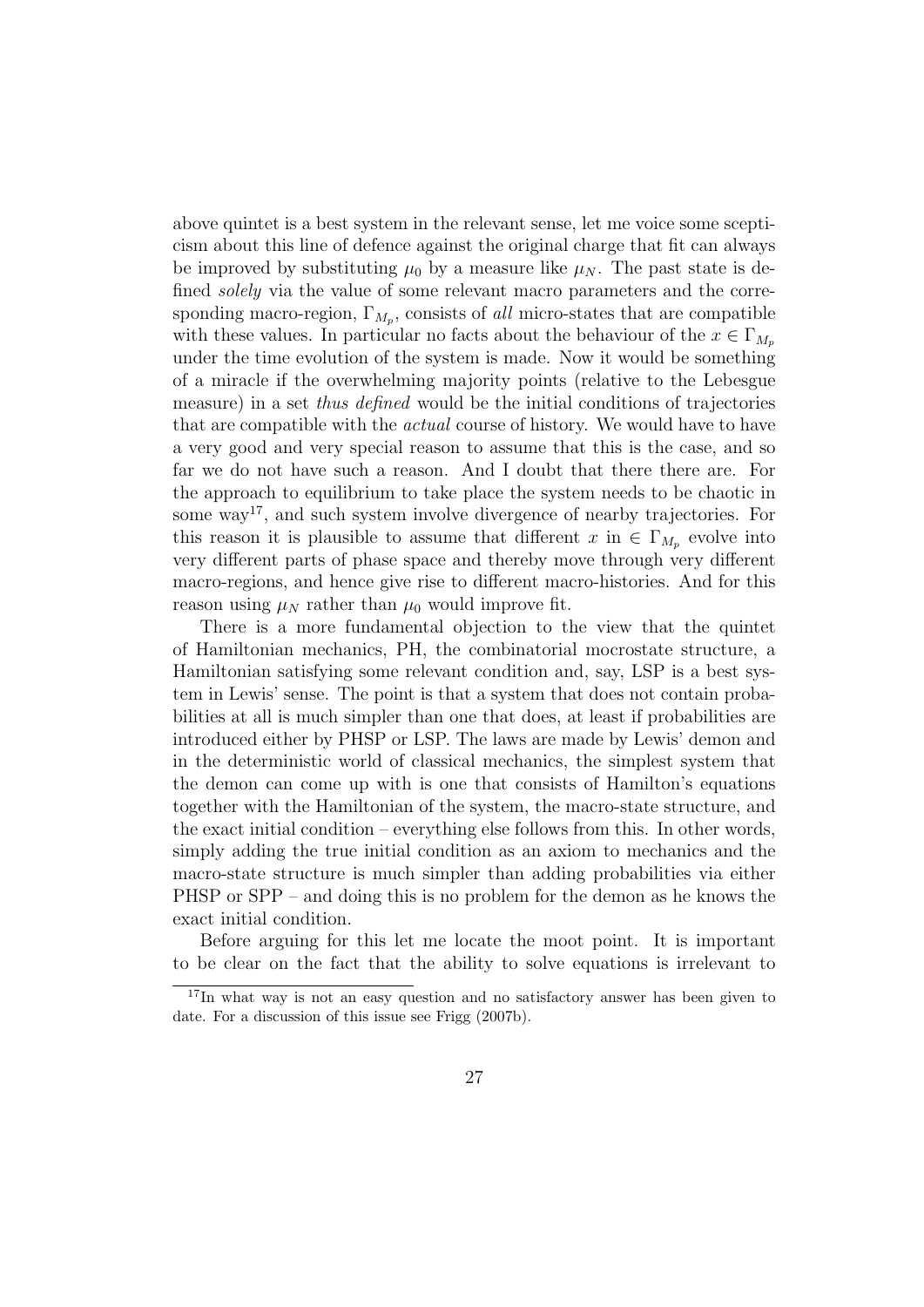the argument, because both PHSP and LSP presuppose a solution to the equations of motion, because the phase flow  $\phi$ , which is the solution of he equations of motion, explicitly figures both in Equations  $(7)$  and  $(8).^{18}$  In this respect systems comprising PHSP or LSP are not simpler than the a system containing the exact initial condition as an axiom. So the controversy must be over the computational costs of handling initial conditions. The argument, then, must go something like this: having the laws and relevant macro information is much simpler than knowing an initial condition, because storing an initial condition involves storing about 6n real numbers, which is costly because one has to take it in (presumably feed it into a computer), store it, and later on process it, which takes time and storage space and hence comes at a high cost of simplicity.

This is an illusion, which stems from the ambiguous use of 'macro information'. Macro information – knowledge about the values of macroscopic parameters such as pressure and volume – about the past state is useless when we want to apply, say, PHSP. What goes into this probabilistic algorithm is not macro information per se; it is the set of micro-states compatible with the available macro information. Once this is realised, the apparent advantage of a system containing probabilities evaporates because taking in and storing information about an entire set is more costly than taking in and storing a single point. This is because specifying a set in 6n dimensional space at least implies specifying its boundary, and this amounts to specifying a  $6n - 1$  dimensional hypersurface, containing infinitely many points. And when applying PHSP we have evolve forward in time this entire surface, which involves evolving forward in time infinitely many points. How could that possibly be simpler than taking in, storing, and evolving forward one single point?

In sum, there are strong prima facie reasons to assume that the system's fit can be improved by changing the initial measure. And even should it turn out that this is not the case, a system without probabilities would be better than one with probabilities. Therefore, neither PHSP nor LSP probabilities can be interpreted as Humean chances.

<sup>18</sup>Notice that this is a very strong, and entirely unrealistic, assumption. Characteristically we do not have solutions to the equations of motion of systems studied in SM, and many physicist see this as the motivation to use statistical considerations to begin with (see for instance Khinchin 1949).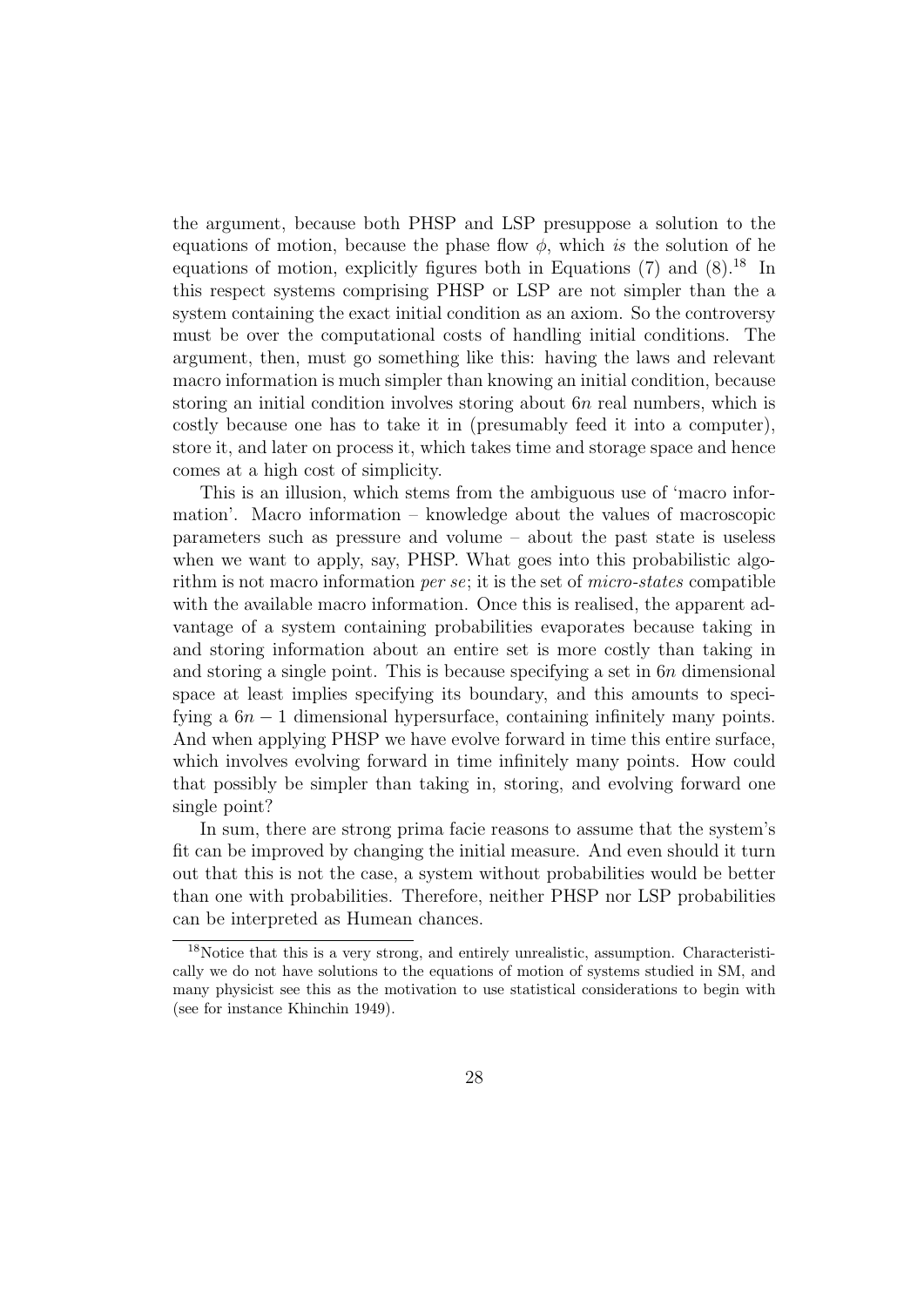#### 4.5 Epistemic Probabilities After All

Where does this leave us? I think that the above considerations make it plausible that what ultimately give rise to the introduction of probabilities into classical mechanics are the epistemic limitations of those who use the theory. All we can know about a system is its macro-state and hence we put a probability distribution over the micro-states compatible with that macro-state, which then reflects our lack of knowledge.

How these epistemic probabilities should be understood is a question that needs to be further discussed. Here I can only hint at two possibilities. The first, a version of objective Bayesianism, appeals to Jayenes' maximum entropy principle, which indeed instructs us to prefer  $\mu_0$  to alternative measures because, given the information about the system's macro state,  $\mu_0$  maximises the (continuous) Shannon entropy. The other alternative is to revise Lewis' account in way that builds epistemic restrictions of the users of theories into the selection criteria for systems. This is possible, for instance, by making epistemic facts a part of the Humean mosaic and then set the demon the task to come up with the best system taking into account not only physical but also epistemic facts. Hoefer's (2007) theory of Humean chance seems to make room for this possibility. This option should not scandalise that Humean. The bedrock of contemporary Humeanism as regards probability is the rejection of a metaphysical grounding of probabilities in propensities, tendencies, dispositions, or the like. At the same time the Humean regards probabilities as linked to human beliefs by the so-called Principal Principle, roughly the proposition that our subjective probabilities for an event to happen should match what we take to be its objective chance. Hence, for the Humean probabilities are both non-metaphysical and closely linked to beliefs. What distinguishes the Humean from the subjective Bayesian is the question of how the values of the probabilities are determined. For the subjective Bayesian individual beliefs and the consistency requirement are all that there is to probability; the Humean, by contrast, thinks that the probability of an event is determined by the structure of the world, by what the facts are, and not by what some agent happens to believe. Hence, per se, the fact that SM probabilities are epistemic probabilities is no reason for outrage; the crucial question is whether we can regard the probability distribution assumed in SM as determined by facts about the world rather than by some particular agent's whim, and if there are facts about what agents can and cannot know,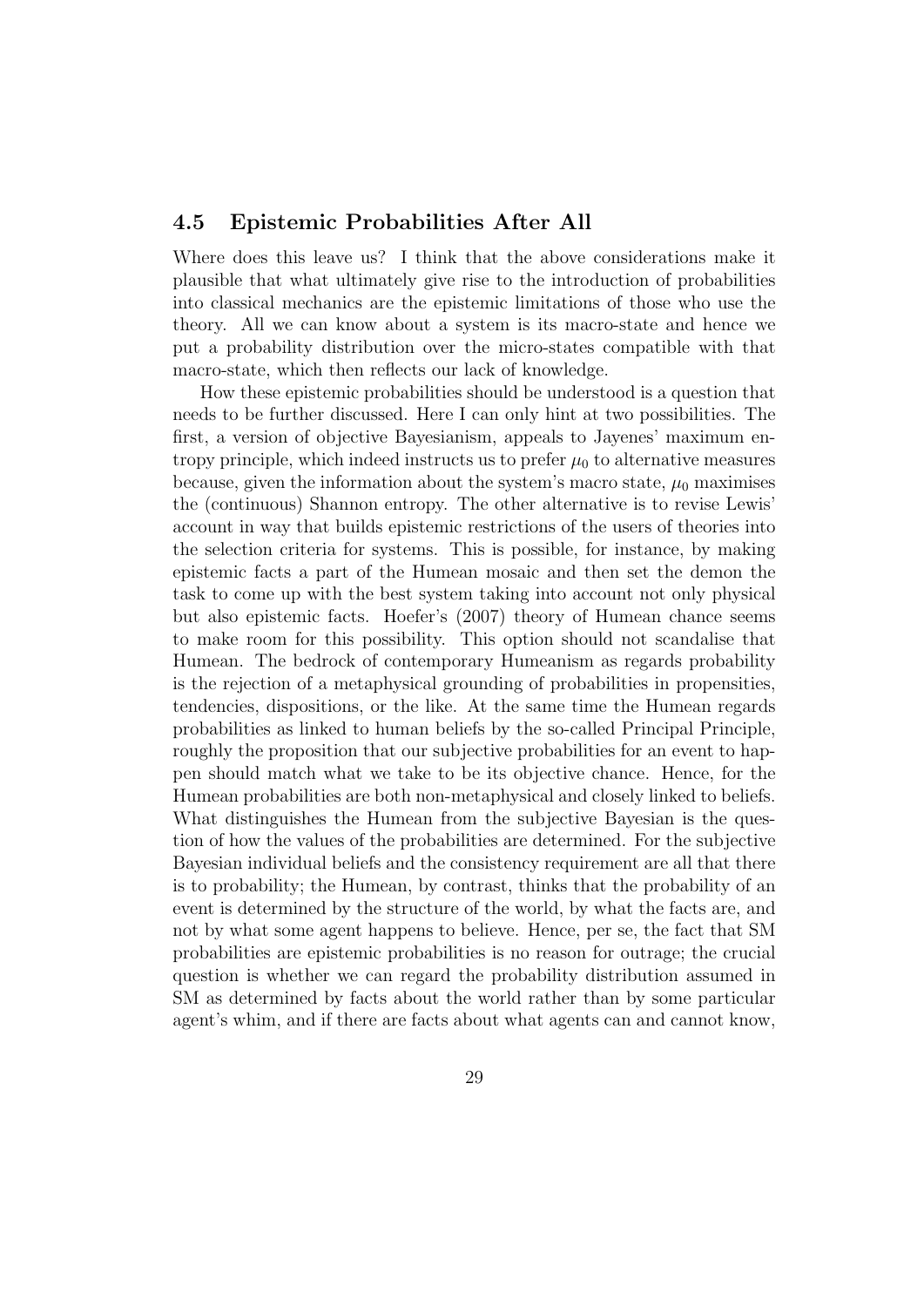this seems to be at least a distinct possibility.

There are two main complaints about an epistemic interpretation of SM probabilities. The first<sup>19</sup> points out that the thermodynamic entropy is a property of a physical system and that  $S_B$  coincides with it up to a constant. This, so the argument goes, is inexplicable on the basis of an epistemic approach to probabilities. This argument has indeed some force when put forward against the Gibbs entropy if the SM probabilities are given an ignorance interpretation, because the Gibbs entropy is defined in terms of the probability distribution of the system. However, it has no force against an epistemic interpretation of PHSP or LSP probabilities simply because these probabilities do not occur in the Boltzmann entropy, which is defined in terms of the measure of certain chunks of phase space (see Equation (2)). Probabilities have simply nothing to with it.

Another frequently heard objection is a complaint about the alleged causal efficacy of human knowledge. The point becomes clear in the following – rhetorical – questions by Albert: $20$ 

'Can anybody seriously think that it is somehow necessary, that it is somehow a priori, that the particles that make up the material world must arrange themselves in accord with *what we know*, with what we happen to have looked into? Can anybody seriously think that our merely being ignorant of the exact microconditions of thermodynamic systems plays some part in bringing it about, in making it the case, that (say) milk dissolves in coffee? How could that be?' (Albert 2000, 64, original emphasis)<sup>21</sup>

It can't be, and no one should think that it could. Proponents of epistemic probabilities need not believe in parapsychology, and therewith regard knowledge of tea and coffee as causally relevant to their cooling down.

<sup>19</sup>This point is often made in conversation, but I have been unable to locate it in print. <sup>20</sup>Redhead (1995, 27-28, 32-33), Loewer (2001, 611), Goldstein (2001, 48), and Meacham (2005 287-8) essentially the same point.

<sup>&</sup>lt;sup>21</sup>This contrasts starkly with the epistemic language that Albert uses throughout his discussion of PHSP. In the passages quoted above, for instance, he defines the Past State as the one with which the 'normal inferential procedures of cosmology will eventually present us' and when discussing conditionalising on PH he names 'make inferences about the world' as the aim and invites us to put a measure over those regions that are compatible with *'whatever* it is that we happen to know about the present physical condition of the universe'.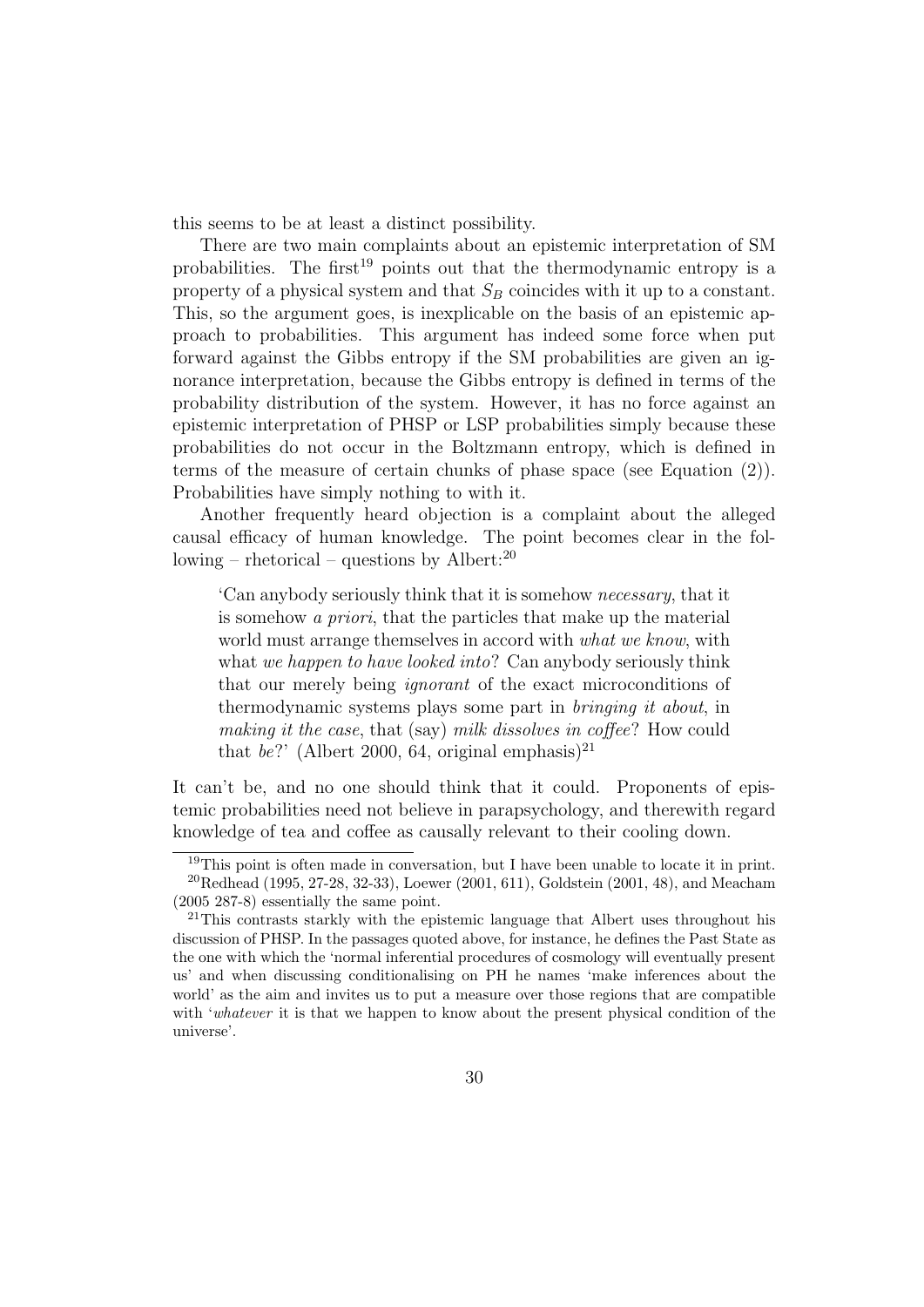What underlies this objection is the mistaken view that PHSP probabilities play a part in bringing about things in the world. Of course the cooling down of drinks and the boiling of kettles has nothing to do with what anybody thinks or knows about them; but they have nothing to do with the probabilities attached to these events either. Drinks cool down and kettles boil because the universe's initial condition is such that under the dynamics of the system it evolves into a state in which this happens. There is no causal connection between knowledge and happenings in the world, and, at least in the context of classical SM, nothing of that sort is suggested by an epistemic interpretation of probabilities.

We have now reached the same point as in the discussion of macroprobabilities in the last section. All that is needed to explain why things happen is the initial condition and the dynamics. Prima facie appearances notwithstanding, neither PHSP nor LSP probabilities have any role to play in explaining why a system behaves as it does. If these probabilities come out as BL would have them, this is indicative, it is a symptom, of the system behaving 'thermodynamically', but it is not the cause for this behaviour.

## 5 Conclusion

I have discussed two different ways of introducing probabilities into BSM and argued that the first one is irredeemably flawed, while the second leads to probabilities that are best understood as epistemic probabilities. The discussion of both approaches have shown that there is big 'blind spot' in the litarature on BSM, namely dynamics. Too much emphasis has been placed on probabilities and not enough attention has been paid to the dynamical conditions that have to fall in place for a system to behave TD-like. This puts two items on the agenda of future discussions of BSM: we need to understand better the nature of the epistemic probabilities used in SM an we need to study more carefully the role that the dynamics of the system plays in explaining TD-like behaviour.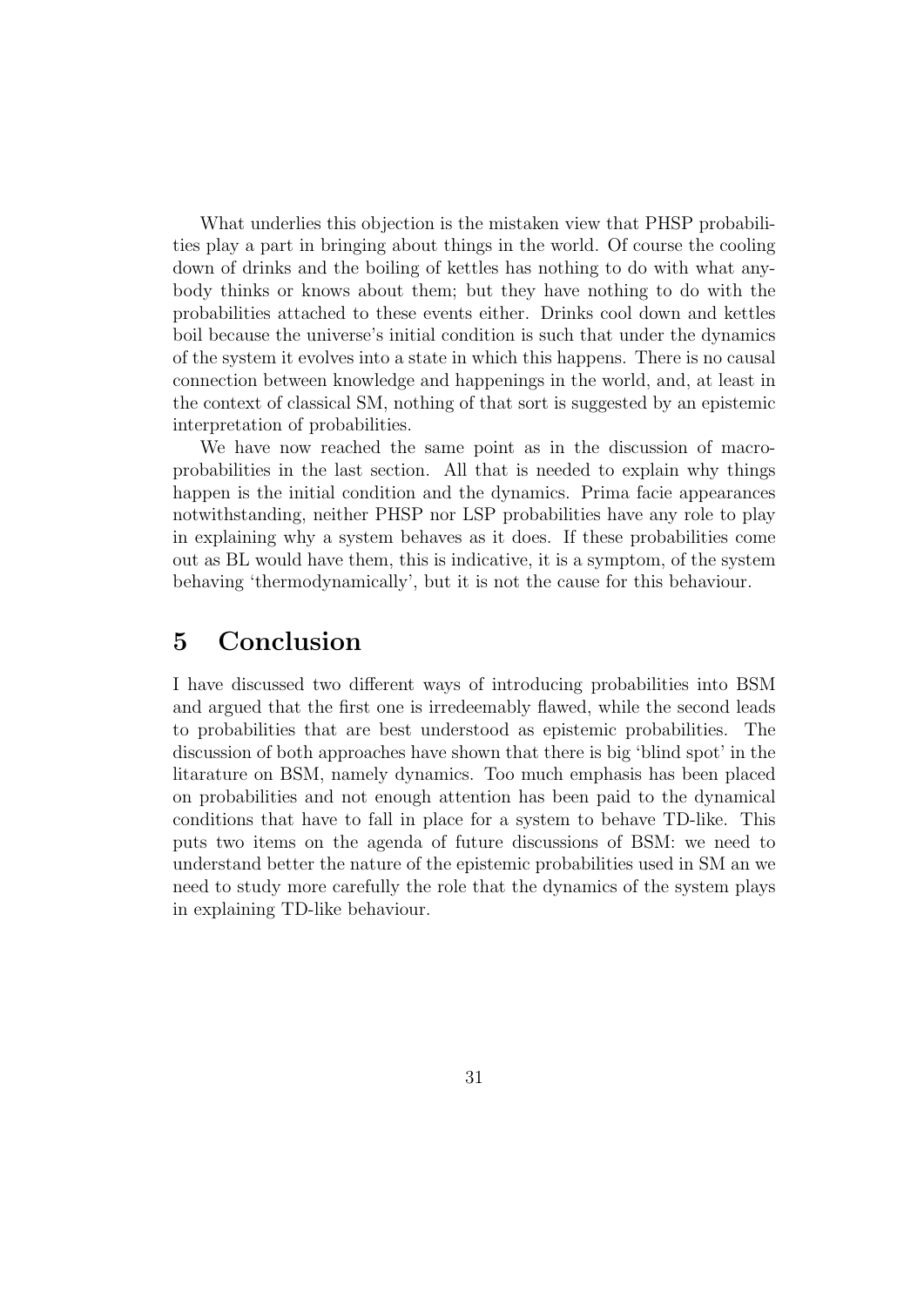## Acknowledgements

Thanks to Nancy Cartwright, David Lavis, Carl Hoefer, Barry Loewer, Charlotte Werndl and Eric Winsberg for helpful discussion and/or comments on earlier drafts. Thanks also to the audiences of conferences in Munich, Vancouver and Dubrovnik for feedback and suggestions.

## Bibliography

- Abraham, Ralph and Marsden , Jerrold E. (1980): Foundations of Mechanics. 2nd ed. London: Benjamin-Cummings Publishing Company.
- Albert, David (2000): Time and Chance. Cambridge/MA and London: Harvard UP.
- Boltzmann, Ludwig (1877): 'Über die Beziehung zwischen dem zweiten Hauptsatze der mechanischen Wärmetheorie und der Wahrscheinlichkeitsrechnung resp. den Sätzen über das Wärmegleichgewicht. Wiener Berichte 76, 373-435. Reprinted in F. Hasenöhrl (ed.): Wissenschaftliche Abhandlungen. Leipzig: J. A. Barth 1909, Vol. 2, 164-223.
- Callender, Craig (1999): 'Reducing Thermodynamics to Statistical Mechanics: The Case of Entropy', Journal of Philosophy 96, 348-373.
- Clark, Peter (2001): 'Statistical Mechanics and the Propensity Interpretation of Probability', in Jean Bricmont, Detlef D¨urr, Maria Carla Galavotti, Gian Carlo Ghirardi, Francesco Petruccione and Nino Zangh`ı (eds.) (2001): Chance in Physics: Foundations and Perspectives. Berlin and New York: Springer, 271-81.

Earman, John (1986): A Primer on Determinism. Dordrecht: Kluwer.

- $-$  (2006): 'The "Past Hypothesis": Not Even False', *Studies in History and* Philosophy of Modern Physics 37, 399-430.
- $-$  and Miklos Rédei (1996): 'Why Ergodic Theory Does Not Explain the Success of Equilibrium Statistical Mechanics', British-Journal-for-the-Philosophy-of-Science 47, 63-78.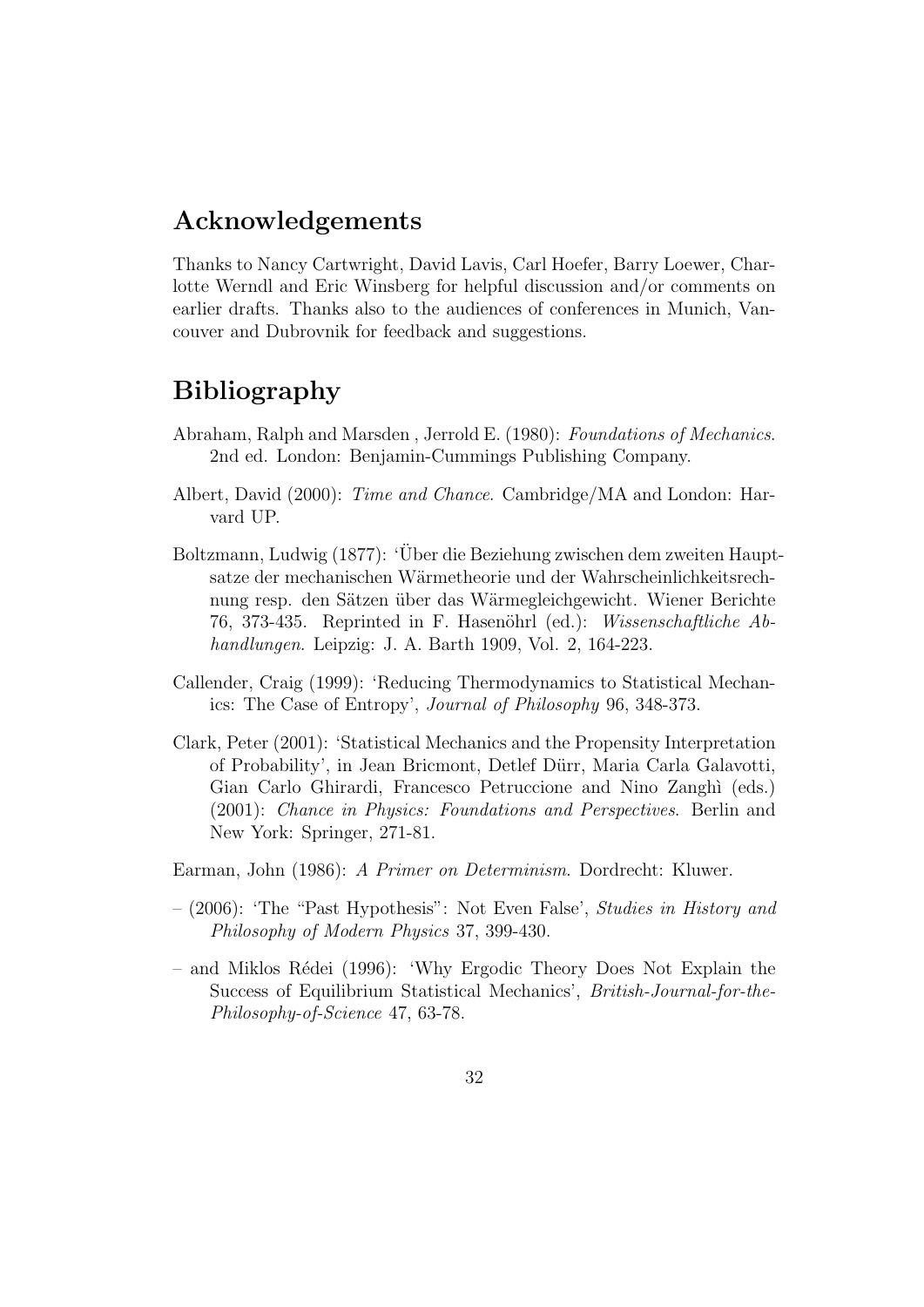- Ehrenfest, Paul and Tatiana Ehrenfest (1907): 'Über Zwei Bekannte Einwände gegen das Boltzmannsche H-Theorem', Phyikalische Zeitschrift 8, 311- 14.
- $-$  (1912/1959): The conceptual Foundations of the Statistical Approach in Mechanics. Mineola/New York: Dover 2002. (First published in German in 1912; first English Translation 1959.)
- Elga, Adam (2004): 'Infinitesimal Chances and the Laws of Nature', Australasian Journal of Philosophy 82, 67-76.
- Frigg, Roman (2007a): 'A Field Guide to Recent Work on the Foundations of Thermodynamics and Statistical Mechanics', forthcoming in Dean Rickles (ed.): The Ashgate Companion to the New Philosophy of Physics. London: Ashgate.
- (2007b): 'Typicality and the Approach to Equilibrium in Boltzmannian Statistical Mechanics', unpublished manuscript.
- and Carl Hoefer (2007): 'Probability in GRW Theory', forthcoming in Studies in the History and Philosophy of Modern Physics 38.
- Goldstein, Herbert (1981): Classical Mechanics. Reading/MA: Addison Wesley
- Goldstein, Sheldon (2001): 'Boltzmann's Approach to Statistical Mechanics', in: Bricmont \emph{et al.} 2001, 39-54.
- and Joel. L. Lebowitz (2004): 'On the (Boltzmann) Entropy of Non-Equilibrium Systems', Physica D, 53-66.
- Hitchcock, Christopher(ed.) (2004): Contemporary Debates in Philosophy of Science. Oxford, Malden/MA and Victoria: Blackwell.
- Hoefer, Carl (2007). 'The third way on objective chance', forthcoming in Mind.
- Khinchin, Alexander I. (1949): Mathematical Foundations of Statistical Mechanics. Mineola/NY: Dover Publications.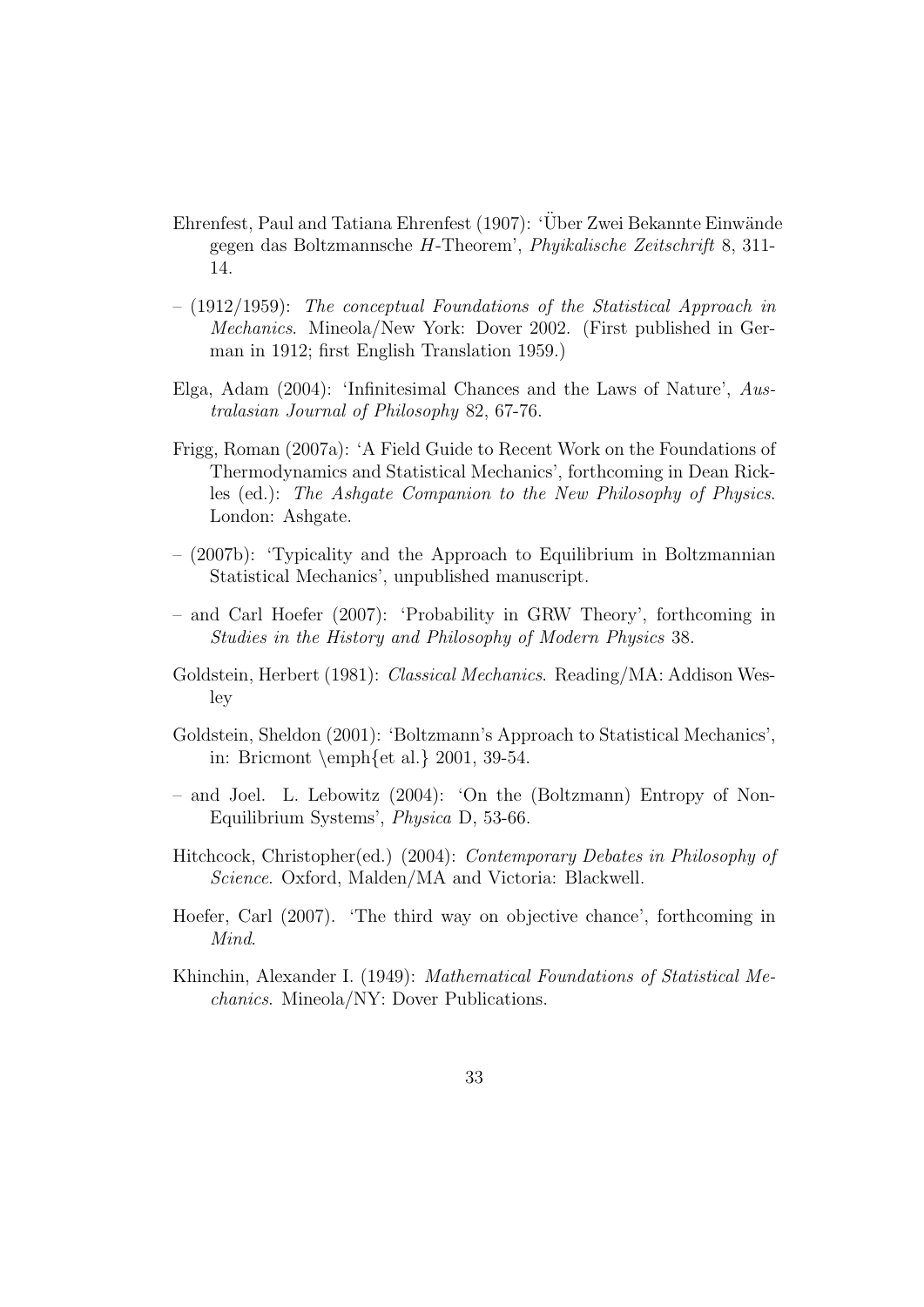- Lavis, David (2005): 'Boltzmann and Gibbs: An Attempted Reconciliation', forthcoming in Studies in History and Philosophy of Modern Physics. 36, 245-273.
- Lebowitz, J. L. (1993a): 'Boltzmann's Entropy and Time's Arrow', Physics Today, September issue, 32-38.
- (1993b): 'Macroscopic Laws, Microscopic Dynamics, Time's Arrow and Boltzmann's Entropy', Physica A 194, 1-27.
- (1999): 'Statistical Mechanics: A Selective Review of Two Central Issues', Reviews of Modern Physics 71, 346-357.
- Lewis, David (1986): 'A Subjectivist's Guide to Objective Chance' and 'Postscripts to "A subjectivist's guide to objective Chance"' in Philosophical papers, Vol. 2, Oxford: Oxford University Press, 83-132.
- $-$  (1994): 'Humean Supervenience Debugged', *Mind* 103, 473-90.
- Loewer, Barry (2001): 'Determinism and Chance', Studies in History and Philosophy of Modern Physics 32, 609-629.
- (2004): 'David Lewis' Humean Theory of Objective Chance'. Philosophy of Science 71, 1115 -1125.
- Meacham, Christopher (2005): 'Three Proposals Regarding a Theory of Chance', Philosophical Perspectives 19, 281-307.
- Redhead, Michael (1995): From Physics to Metaphysics. Cambridge: CUP.
- Sklar, Lawrence (1993): Physics and Chance. Philosophical Issues in the Foundations of Statistical Mechanics. Cambridge: Cambridge UP.
- van Lith, Janneke (2001): 'Ergodic Theory, Interpretations of Probability and the Foundations of Statistical Mechanics', Studies in History and Philosophy of Modern Physics 32, 581-594.
- Uffink, Jos (2007): 'Compendium of the Foundations of Classical Statistical Physics', in: Jeremy Butterfield and John Earman (eds.): Philosophy of Physics. Amsterdam: North Holland, 923-1047.